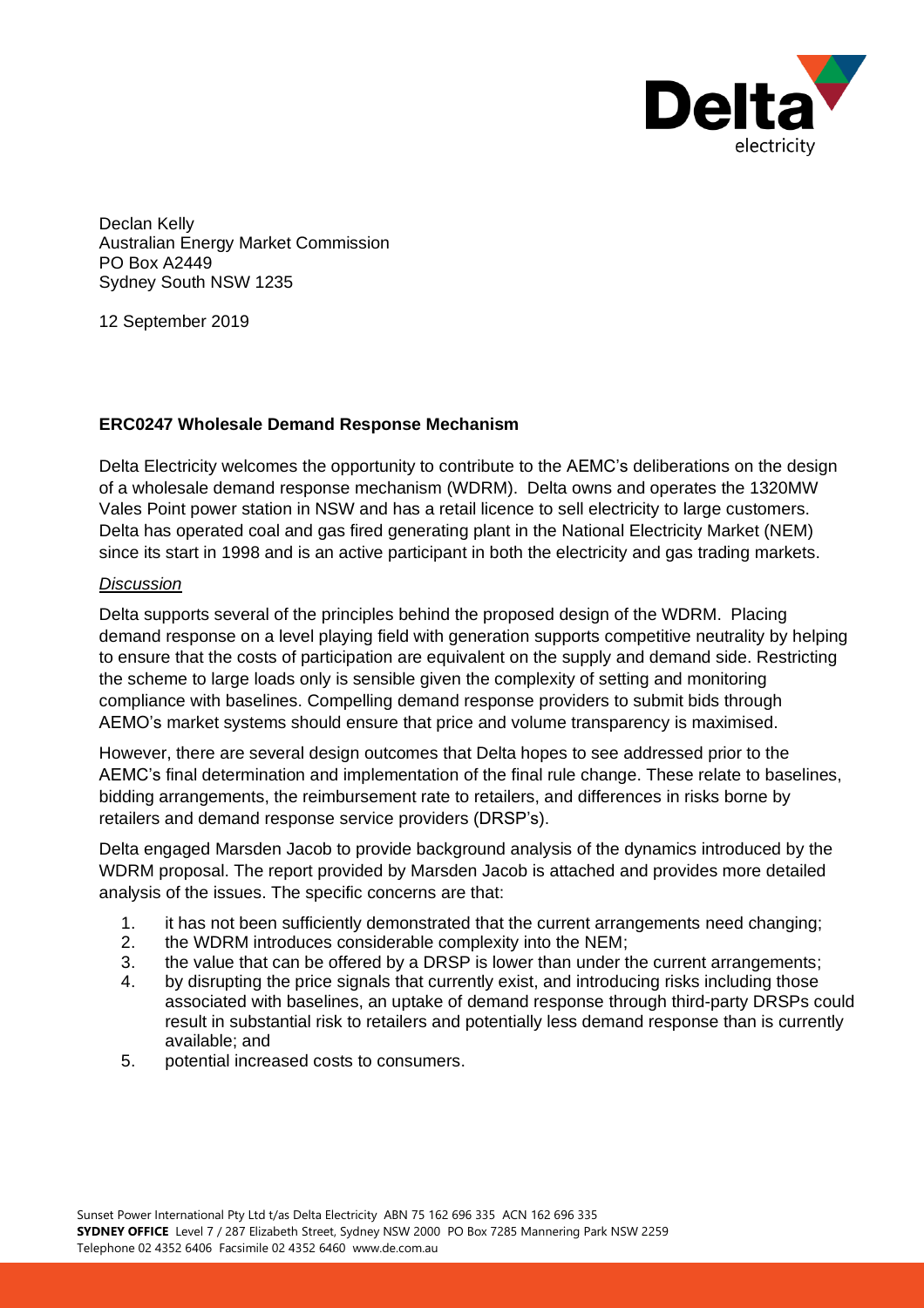

### *Baselines*

The measurement of baselines introduces significant complexity and risk to the wholesale market which we acknowledge is unavoidable with the use of a baseline approach to demand response. While Delta agrees that the approach to baseline compliance and additionality helps limit the magnitude of these issues, it would be appropriate that the AEMC provide more detailed guidance on the principles and frameworks to be used by AEMO in developing the demand response baseline methodology guidelines. The absence of this detail limits the ability of market participants to properly assess the impact of the WDRM.

### *Bidding*

Delta does not support the proposal to allow DRSPs to provide bids only for periods of their choosing. For pre-dispatch and PASA purposes it would be beneficial to the market and AEMO to understand the availability of demand response at all times.

In addition, Delta supports the view that the final rule should require DRSPs to comply with all the provisions of the good-faith rebidding requirements.

### *Reimbursement Rate*

Reimbursing retailers with the trailing 12-month average spot price is likely to significantly disadvantage retailers when compared with an independent DSRP. An example calculation shows that for a theoretical 1MWh load participating in the WDRM as a DSRP a retailer would have to pass through 90% of the savings in order to compete (refer Attached Section 4). This effect is likely to disproportionately impact small retailers and therefore introduces a competitive distortion to the retail market. It would be more equitable for retailers to recover the full retail tariff relevant to the customer for the relevant time when demand response was activated to ensure that the risks for retailers are minimized and retail prices are not unduly impacted.

### *Small Consumers*

Delta does not support extending the WDRM to include small consumers. The baseline methodology is significantly more complex and error prone when applied to this class of consumers who have more unpredictable consumption on an individual and collective basis. A more appropriate mechanism should be found to incentivize demand response from small customers.

### *Conclusion*

The draft determination and more preferable rule change on the wholesale demand response mechanism introduces substantial risk to retailers as well as potential distortions to investment signals. These issues are detailed in the attached report which highlights the contracting dynamics and price risks introduced by the WDRM. These concerns appear to be a feature of any wholesale demand response mechanism reliant on baselines and are unlikely to be removed by improving the current proposal. While It may be possible to minimize these to a level that is non-material Delta observes that the information sharing requirements between AEMO, DRSPs and retailers would likely lead to computer system changes that would not be cost effective given the level of benefits expected from the WDRM. Therefore, while Delta supports a number of the high level design principles applied in the proposed WDRM, it would be helpful for the AEMC to provide additional detail around the baseline setting approach along with consideration of changes to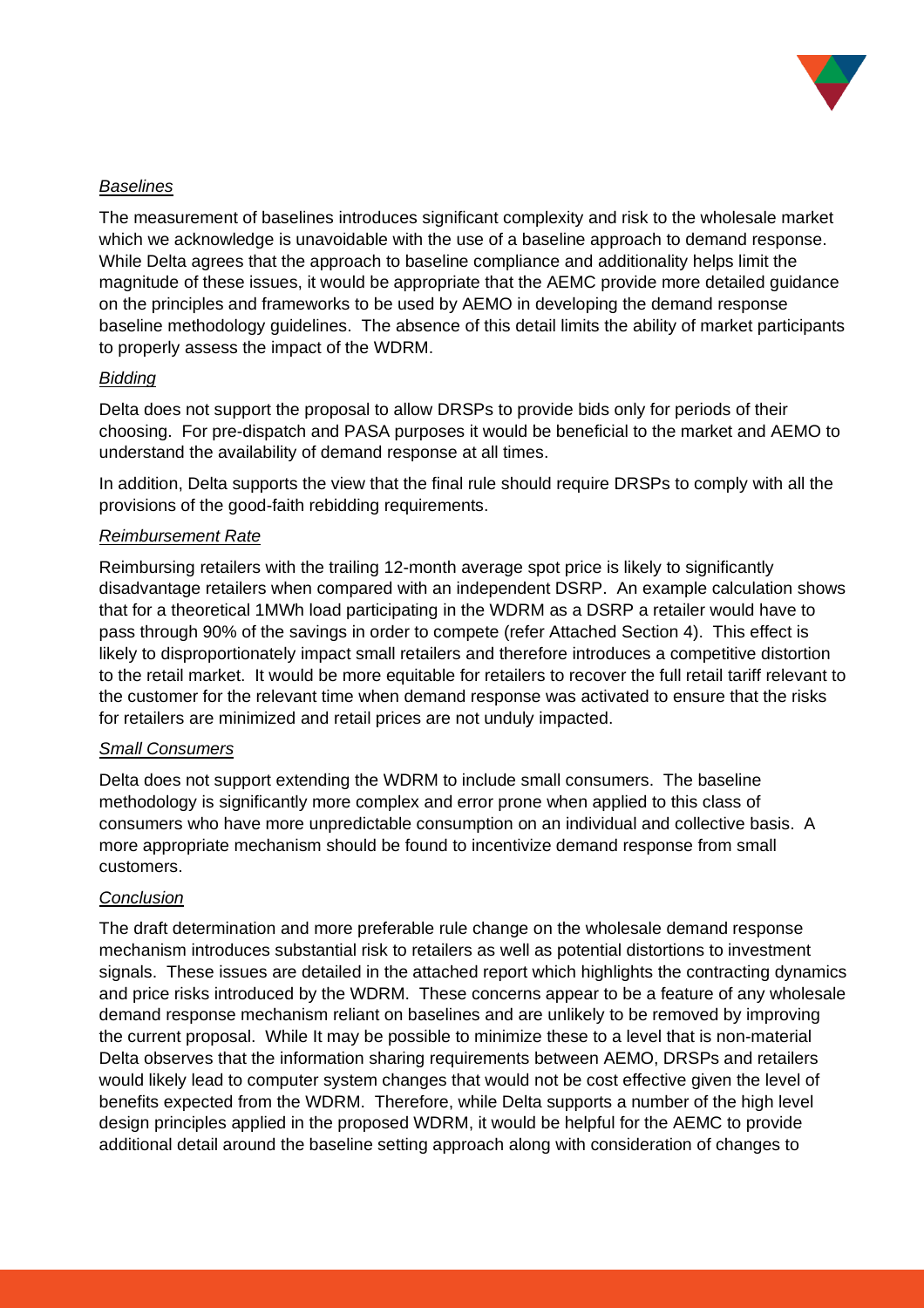

bidding requirements and the reimbursement rate prior to imposing this rule change on market participants.

To discuss any questions arising from this submission, please contact Peter Wormald by email [\(peter.wormald@de.com.au\)](mailto:peter.wormald@de.com.au) or phone (02 4352 6425).

Sincerely,

Anthony Callan Executive Manager Marketing

**Attached:** MJA Submission on Draft Rule Determination: Wholesale Demand Response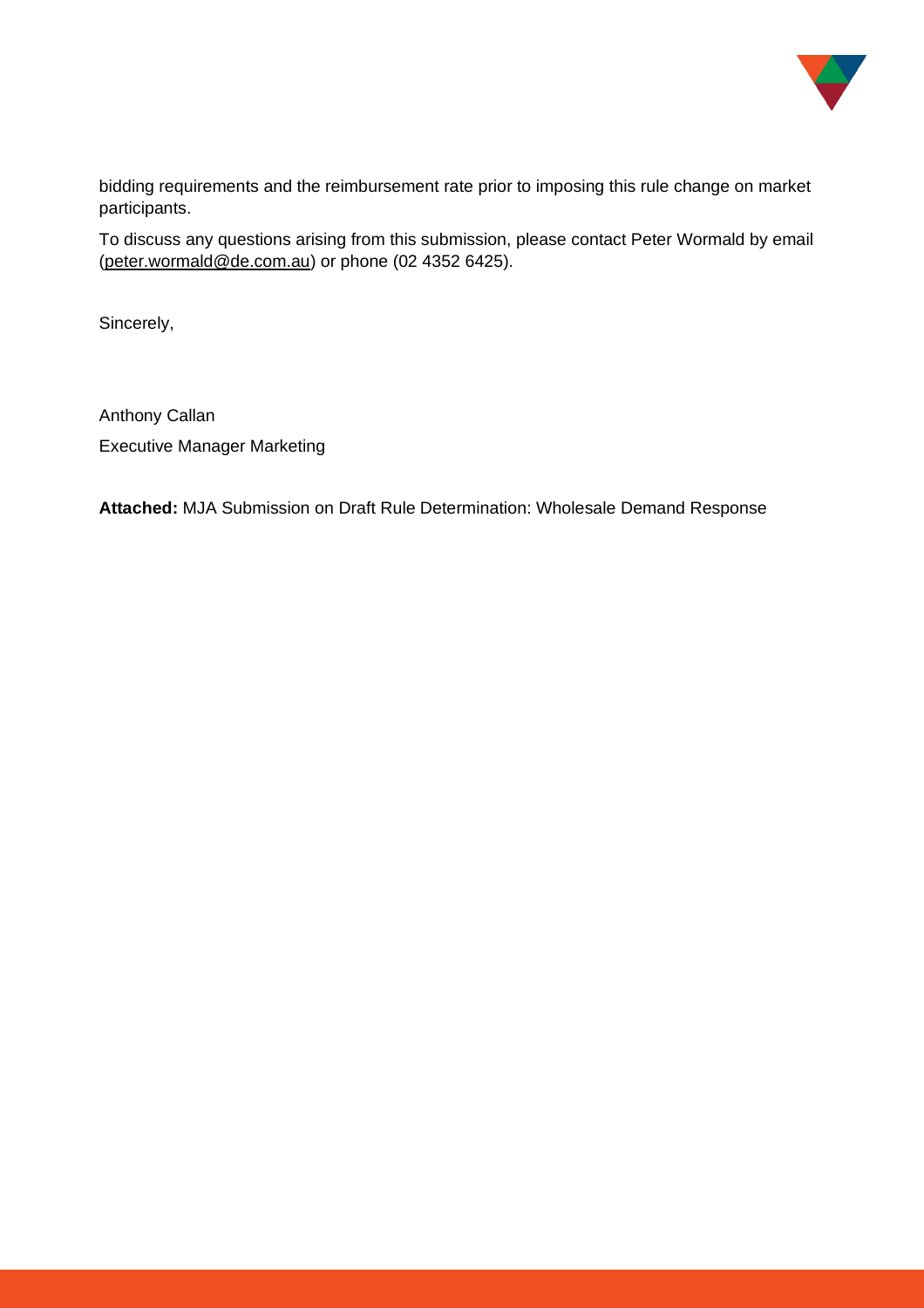6 September 2019

# **MJA Submission on Draft Rule Determination: Wholesale Demand Response Mechanism**

Marsden Jacob Associates (Marsden Jacob) is pleased to provide this report to Delta Electricity (DE) in relation to the AEMC Draft Rule Determination – National Electricity Amendment - Wholesale Demand Response Mechanism, dated 18 July 2019.

This review is based on reading of the abovementioned AEMC report.

This paper identifies issues that, in the opinion of the author, indicate that the basis and assessment on the WDRM in the Draft Rule Determination Report may need further consideration. In presenting this analysis, Marsden Jacob appreciates the work undertaken in developing the WDRM and the complexity of the matters involved.

This report is structured as follows:

- Executive summary this presents the identified issues in the Draft Rule Determination Report and conclusions;
- For a demand response (DR) interval, the change in cash flows to the parties involved (consumer, retailer, DRSP) is shown and the associated risks noted. While this could be derived from the Draft Rule Determination Report, this was not explicitly presented;
- The implications of identified risks in the spot energy market are identified;
- **•** The associated impact to the contract market is then considered. This is a critical issue to least-cost market development;
- The issue of centralised versus decentralised operation, a key issue in the Draft Rule Determination Report – is discussed;
- **•** The potential dynamics issues identified with the WDRM are then summarised;
- **•** Consistent with the findings in this paper, the final section identifies submissions and feedback that will possibly require increased attention.

A number of abbreviations are used throughout this paper. These are shown in the table below.

#### **Abbreviation**

| Draft Rule<br><b>Determination Report</b> | AEMC Draft Rule Determination – National Electricity Amendment -<br>Wholesale Demand Response Mechanism, dated 18 July 2019. |
|-------------------------------------------|------------------------------------------------------------------------------------------------------------------------------|
| <b>Spot Price</b>                         | SP                                                                                                                           |
| Reimbursement Price                       | <b>RP</b>                                                                                                                    |
| <b>WDRM</b>                               | Wholesale Demand Response Mechanism                                                                                          |
| DR.                                       | Wholesale demand response                                                                                                    |
| <b>DRSP</b>                               | Demand Response Service Provider                                                                                             |
| <b>FRMP</b>                               | <b>Financially Responsible Market Participant</b>                                                                            |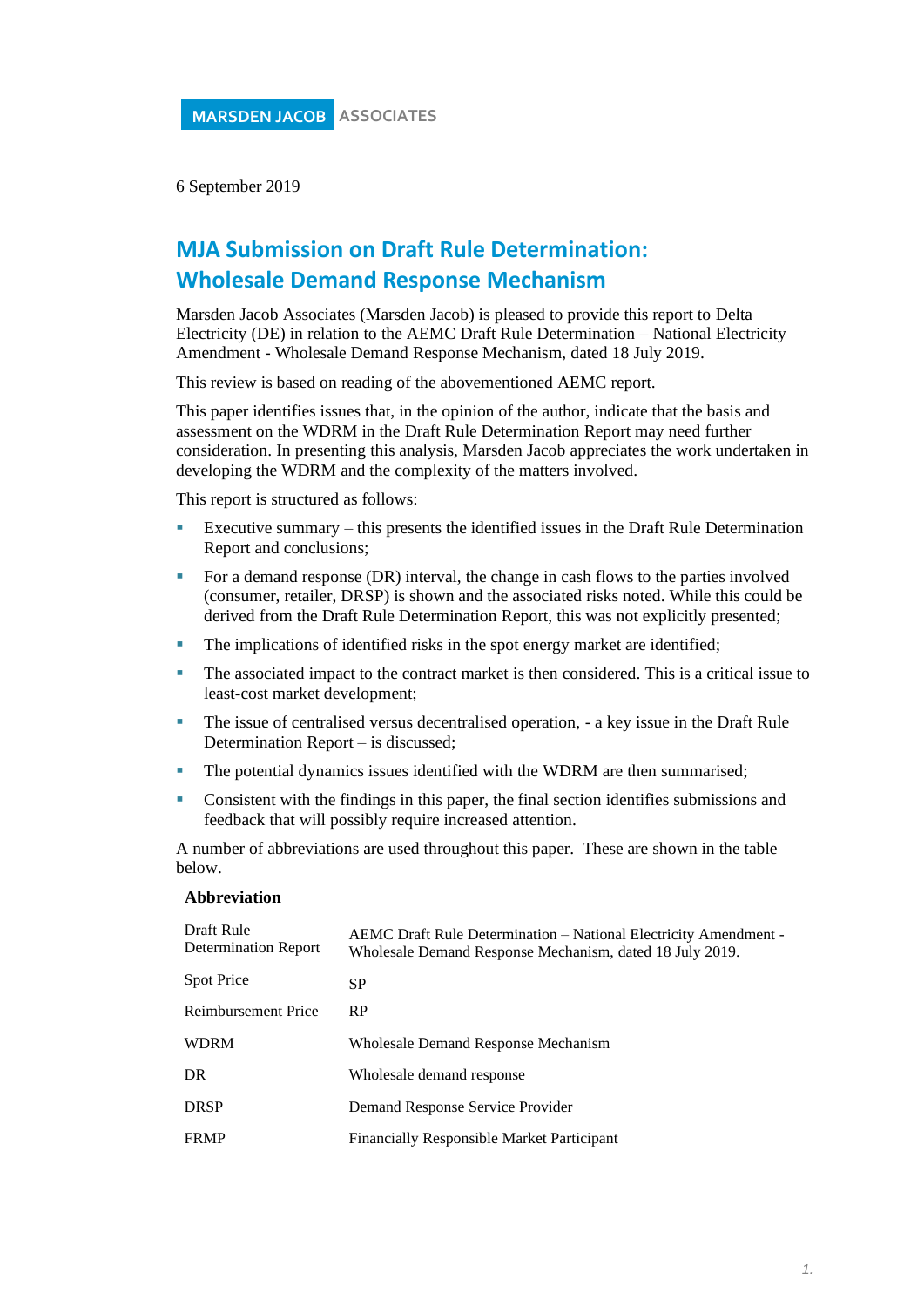### **Executive Summary**

This paper presents a review of the Draft Rule Determination Report for the purposes of identifying potential issues that, in the opinion of the author, require further addressing before committing to the proposed WDRM.

### **Key Finding**

The key findings of this paper are as follows:

It has not been sufficiently demonstrated that the current arrangements (with a maximum spot of \$14,700/MWh) are not increasingly incentivising consumers to provide DR. It is likely that this has low visibility.

The WDRM introduces considerable complexity into the NEM.

The value that can be offered by a DRSP is lower than can be offered under the current arrangements. The uptake may be low.

By disrupting the price signs that currently exist and introducing risks including that associated with baselines, an uptake of DR through third-party DRSPs could result in:

- Increased risk to retailers. These increased risks could be substantial:
- Reduced value of DR to a retailer in risk management;
- An introduction of NEM development inefficiency;
- **EXECUTE:** Discrimination against smaller retailers due to risk and compliance requirements; and
- The perverse outcome of less demand response and higher retail prices.

In summary, arrangements implemented that are not suitable could limit DR, increase costs to consumers, and hinder the long-term objective of a two-sided market.

A summary of this paper is presented below.

#### *Overview of the WDRM*

The Wholesale Demand Response Mechanism (WDRM) was developed in response to the (AEMC stated) views that included:

- The level of demand management services is lower than could potentially be achieved, due to an underperformance of many retailers to provide this service;
- Additional competition is required in the provision of wholesale demand response (DR); and
- Non-scheduled demand management is of less value to reliability (and the NEO) due to AEMO having less certainty and control of DR.

Key features of the design of the WDRM are:

- The introduction of Demand Response Service Providers (DRSPs) that can arrange DR with the customers of retailers;
- **Measurement of DR through the use of baselines; and**
- DRSP being allocated the spot price payment reduction due to the DR, for use to share with the consumers and compensate retailers (who have customers providing DR to third-party DRSPs).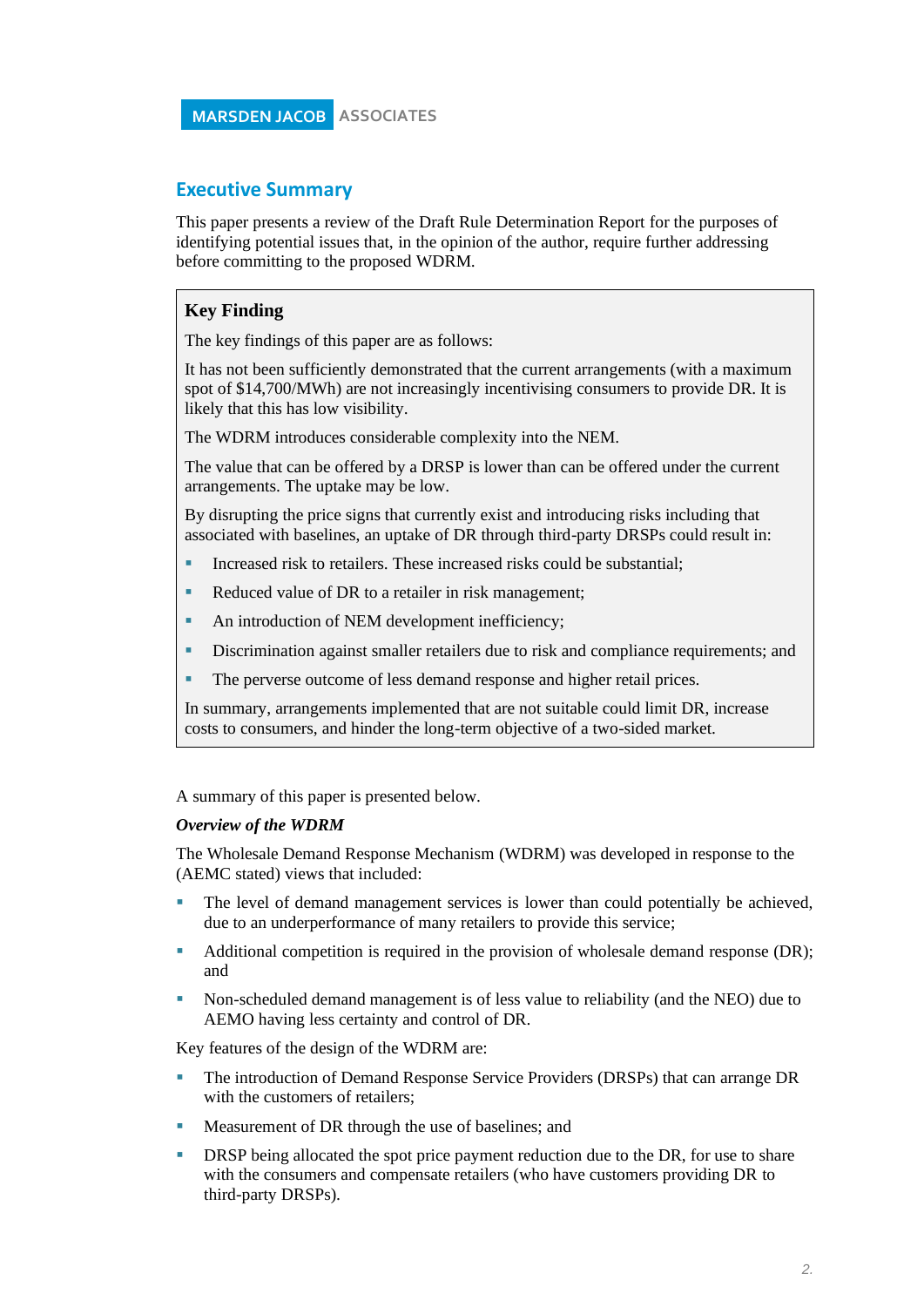#### *Assessment of Dynamics*

The NEM was designed to have spot prices as the prime signal for balancing supply and demand from each 5-minute dispatch period to the longer term. The balance between spot price signals, contracting, and new investment is fundamental to the efficient (and least-cost) development and operation of the NEM.

As the proposed WDRM interrupts these signals, confidence is required that there will not be unintended consequences.

An analysis of the potential dynamics of the WDRM found that the arrangements introduce significant uncertainty into the cash flows to the various parties, introduce increased risk to retails without confidence that DR will be increased, and reduces the relationship of DR capacity to the capacity contract market:

- The increased risk to retailers is primarily associated with not receiving the reduced spot purchase costs associated with DR;
- The spot purchase reductions obtained by a DRSP are unlikely to be used to hedge capacity sales;
- The risk of a low take-up of DR is due to the DRSP potentially absorbing a significant portion of the DR value;
- Baselines introduce significant cash flow variability risk; and
- The retailer and market do not have a reduced contract requirement that would result from DR being supplied via a third-party DRSP.

These issues could mean that additional capacity would be required that would not have been otherwise needed, with the flow-on effect of a reduction in the value of DR. This dynamic could also impact the potential transition to a two-sided market.

#### *Stakeholder views*

Stakeholder views are most important in developments such as this. Although stakeholder views were mixed, they supported the notion of increased DR, but were tentative on the proposed rules of the WDRM.

Issues included an agreement that the NEM can deliver increased DR, a wariness of baselines and that spot price signals do provide the signals necessary for DR.

#### *Summary of Benefits and Risk*

Table ES1 overleaf summarises the identified benefits and risks.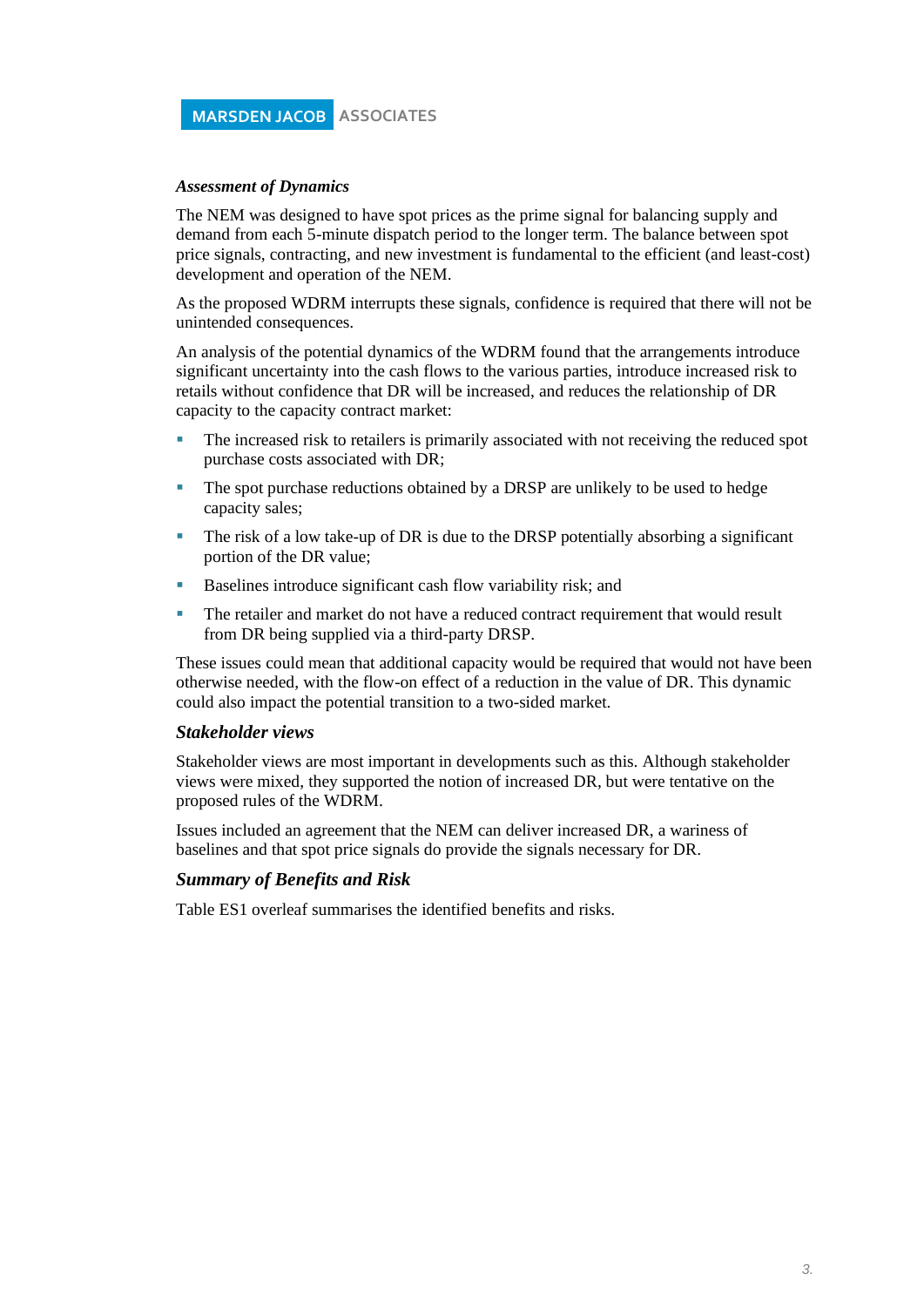| <b>Issue</b>                                                                                   | <b>Assessment</b>                                                                                                                                   |
|------------------------------------------------------------------------------------------------|-----------------------------------------------------------------------------------------------------------------------------------------------------|
| Greater demand-side transparency                                                               | Yes. But limited to the DR that is scheduled.                                                                                                       |
| Assist with reliability                                                                        | Not demonstrated that USE would be reduced through<br>centralised versus decentralised (current) arrangements.                                      |
| DR incentives                                                                                  | Not proven that the WDRM, as presented, would invoke a<br>higher level of DR.                                                                       |
| Consumer choice in relation to DR                                                              | Yes. But not demonstrated that the arrangements are<br>economically efficient or that retailer prices may be<br>increased by third-party cashflows. |
| Better facilitate automated demand response that can<br>follow dispatch instructions from AEMO | Yes. The increased amount has not been demonstrated.                                                                                                |
| Minimise distortions introduced under the WDRM                                                 | There are sizeable distortions introduced which may result<br>in substantial inefficiency.                                                          |
| Minimise upfront costs imposed on AEMO and the<br>market, specifically retailers               | Yes, but at the expense of market efficiency.                                                                                                       |
| Risks and costs introduced by baselines                                                        | Recognised, but report dismisses these as manageable.<br>There was no basis for this conclusion.                                                    |
| Risk to retailers introduced by the WDRM.                                                      | Significant issue. Not recognised or addressed.                                                                                                     |
| 3 <sup>rd</sup> party diluting signals to the customer.                                        | Significant issue. Not recognised or discussed.                                                                                                     |
| The non-firmness of scheduled DR.                                                              | Not considered in relation to reliability.                                                                                                          |
| WDRM does not have capacity translated to the contract<br>market.                              | Recognised but implications not considered necessary for<br>further consideration.                                                                  |

# *Table ES1 Summary of Issues and Identified Risks*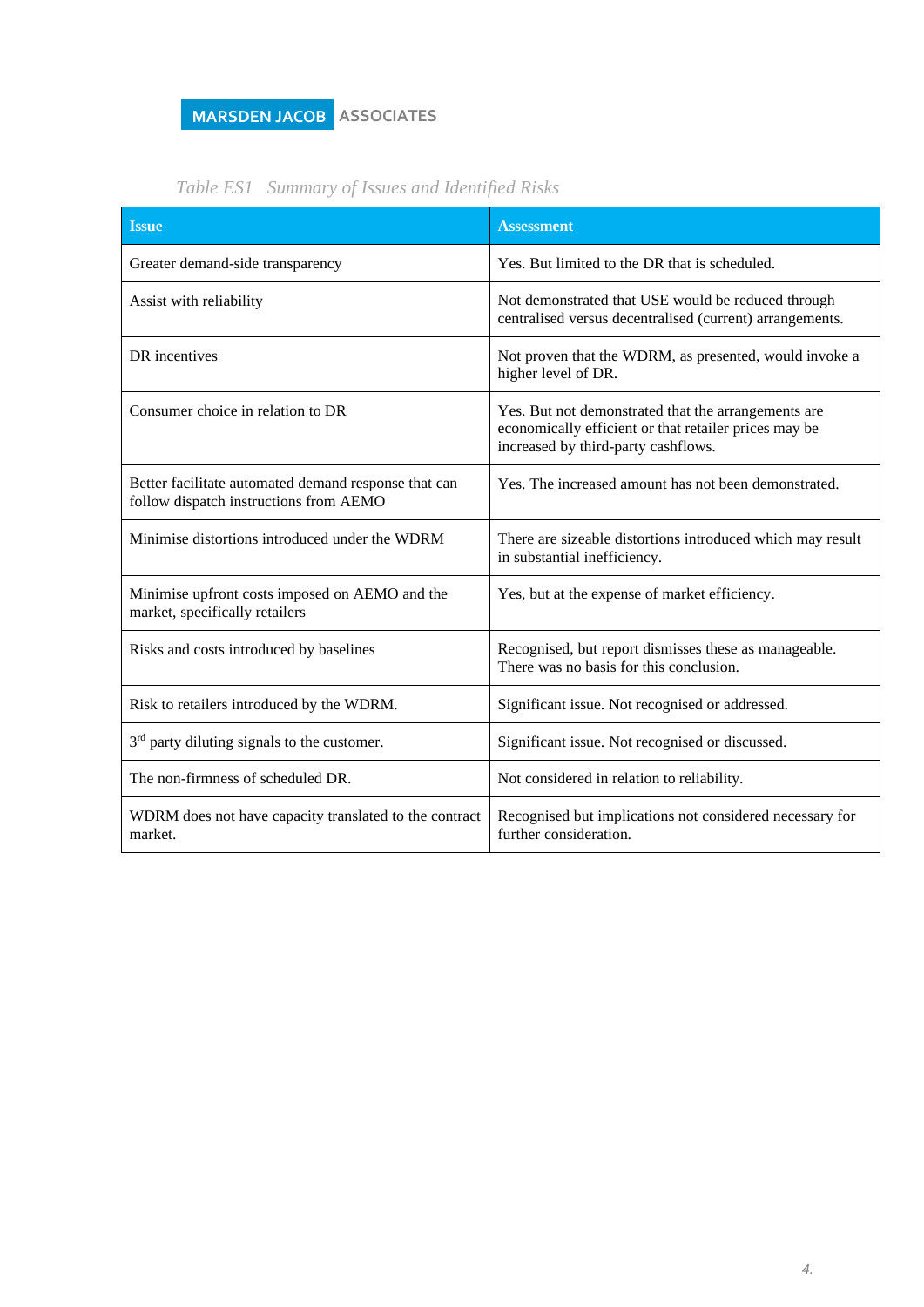### **1 Background to the WDRM**

The AEMC Draft Rule Determination – National Electricity Amendment - Wholesale Demand Response Mechanism report (Draft Rule Determination Report) presented the issues that the rule change has been designed to address, the long-term needs for a two-sided market, and the rules of the proposed Wholesale Demand Response Mechanism (WDRM).

Before reviewing the proposed WDRM, this section presents the rationale and principles presented (in the Draft Rule Determination Report) that formed the basis of the WDRM. These matters are referred to in the subsequent sections of this report.

### 1.1 Managing the NEM Transformation

The Draft Rule Determination Report noted that Wholesale DR will play an increasingly important role in the future of the NEM, notably as an alternative to peaking generation. This transformation was described as follows.

Evolving technologies are resulting in increasing variability, not only on the supply side (with more weather-dependent generation), but also on the demand side. This will result in supply and demand forecasts used in dispatch being a poor reflection of actual outcomes.

Managing this trend in dispatch would be best accommodated by moving toward a two-sided market. This would permit active participation from the supply and demand sides and allow the setting of prices in accordance with the revealed preferences from both sides of the market.

There are benefits available from greater participation on the demand side. These include:

- **•** Deferring investments in capital-intensive networks;
- Maintaining the supply-demand balance at lower cost than doing so with peaking generation;
- Providing the least-cost resource for maintaining the power system within secure limits; and
- Replacing involuntary load shedding with controllable demand response.

#### 1.2 Principles from Reliability Frameworks Review

The Reliability Frameworks Review developed recommendations aimed at supporting increased demand-side integration into the wholesale market. These principles – the first two of which formed the basis of the WDRM – were as follows<sup>1</sup>:

- **•** Demand response providers should be able to be recognised on equal footing with generators in the wholesale market;
- Consumers should be allowed to engage multiple retailers/aggregators at the same connection point (known as multiple trading relationships); and
- **Implementation of a voluntary, contracts-based short-term forward market.**

### 1.3 WDRM Design Consideration

The WDRM was designed to encompass the following:

Increase the signals and incentives for consumers to engage in DR;

<sup>&</sup>lt;sup>1</sup> See Section 1.4 of the Draft Rule Determination Report.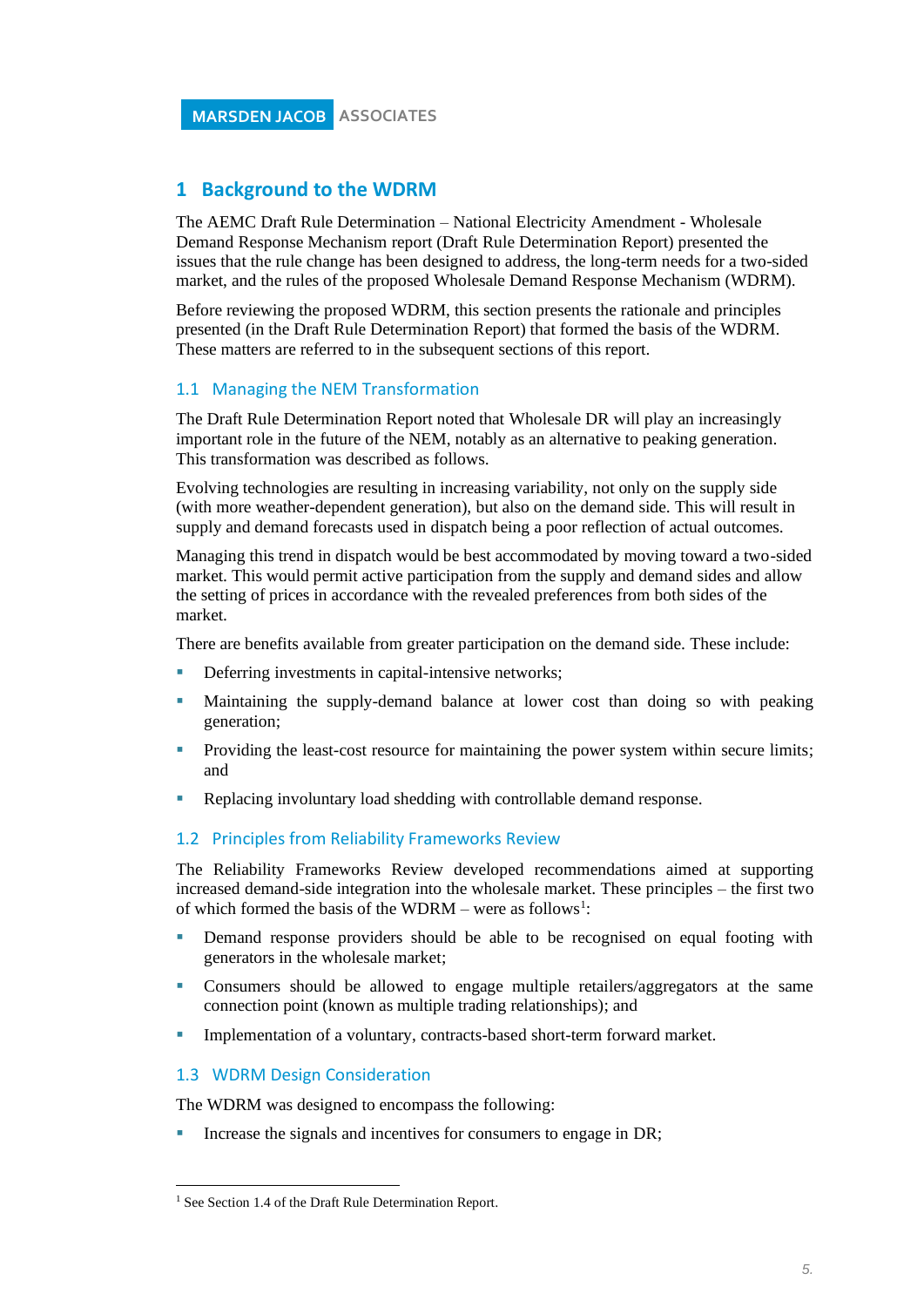- Consistency of treatment between scheduled wholesale demand response units and scheduled generating units in central dispatch<sup>2</sup>; and
- Recognise the benefits of scheduling through central dispatch:
	- − the availability of demand response is more certain<sup>3</sup>, and this would substantially increase the reliability benefits associated with the mechanism<sup>4</sup>;
	- participants' bids and offers are accounted for in determining the price and quantity of electricity cleared<sup>5</sup>; and
	- scheduled participants provide greater amounts of information to other market participants, thereby improving their ability to make efficient decisions in operational and investment time frames on both the supply and demand side of the market<sup>6</sup>.

#### 1.4 Not a Permanent Solution

The Draft Rule Determination Report notes that the WDRM will eventually be outgrown because:

- It provides consumers with opportunities to substitute for generation<sup>7</sup>; and
- It relies on setting a baseline quantity against which the value of demand response would be calculated and paid.

The report also says that 'in the meantime, the draft rule will facilitate consumers looking to participate in wholesale demand response through the mechanism'.

### **2 The WDRM – Summary of Rules and noted Issues**

This section presents a dot point summary of the WDRM rules and relates these to the principles described in Section 1 above.

#### 2.1 Summary of WDRM Rules

The rules of the WDM as presented in the Draft Rule Determination Report are summarised (in dot point form) as follows:

- **•** Creates a new participant called a Demand Response Service Provider (DRSP);
- Obligations on DRSPs closely replicate those applied to scheduled generators;
- DRSP to include the current Market Ancillary Service Provider (MASP);
- Classify load as either a wholesale demand response unit and/or market ancillary services load;
- **DRSP** can elect when they participate in central dispatch. There is no obligation to submit bids for DR;
- Load in DR must meet technical requirements including compliance with dispatch targets;

<sup>2</sup> See Section C5.2 of the Draft Rule Determination Report.

<sup>&</sup>lt;sup>3</sup> Scheduled participants need to have the capacity to receive and respond to dispatch instructions.

<sup>4</sup> See Section C1 of the Draft Rule Determination Report.

<sup>5</sup> See Section C5.1 of the Draft Rule Determination Report.

<sup>6</sup> See Section C5.1 of the Draft Rule Determination Report.

<sup>7</sup> See Executive Summary paragraph 19 of the Draft Rule Determination Report.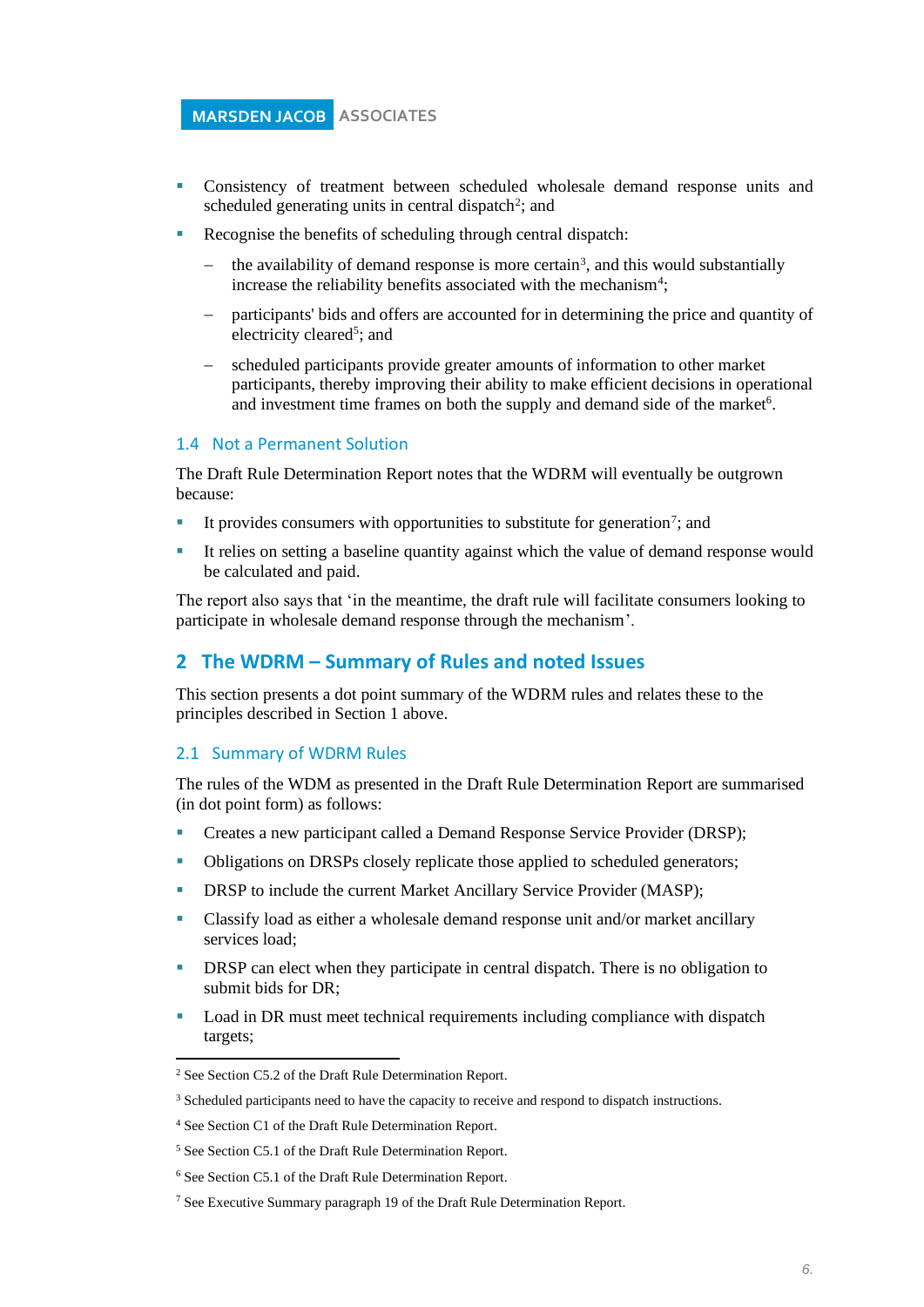- **EXECUTE:** Incurring FCAS contribution factors for deviating from dispatch targets;
- Consumption profile to be provided 30 minutes after the dispatch interval;
- Bids price and quantity represent demand reduction with respect to an established baseline;
- Information to be provided includes MT-PASA and ST-PASA;
- Baselines to define the reference for the amount of DR. Baselines are to involve AEMO methodology and testing of compliance. This would be required for DRSPs to participate in central dispatch; and
- A settlement model which would reduce the upfront costs for consumers and market participants (discussed below).

#### 2.2 WDRM – Issues

From the principles described in Section 1 and the WDRM rules listed above, there were many issues that were not addressed and assumptions that were not supported. These included:

- For the cases of a DRSP being separate from, or combined with, a retailer or a customer;
	- − the cash flow changes to each party;
	- the associated incentives and risk changes; and
	- compliance issues and costs.
- The added value of AEMO knowing of DR (through central dispatch) versus the probability that DR will occur when needed (either through central dispatch or not through central dispatch). In other words, the benefit of centralised scheduling of DR to reliability was not addressed;
- The impact of removing the spot price cash flows of demand response from the energy flow path (generator  $\rightarrow$  retailer  $\rightarrow$  consumer) to capacity value, contract demand and least-cost system development. This also has implications to the value of DR under the WDRM to the Retailer Reliability Obligation (RRO);
- The risks introduced by baselines and the need for evidence to support their use;
- The manner in which the WDRM would result in least-cost market development and the associated cost of demand response under the mechanism; and
- Whether the WDRM hinders or assists the transition to a two-sided market.

In the opinion of the author of this paper, these matters require addressing. Within the scope of this paper, these are discussed below.

#### **Discrepancy in the Draft Rule Determination Report**

Figure F.7 and Figure 5.1 in the Draft Rule Determination Report have the payment by the DRSP (via AEMO) to the Retailer as the 'difference between baseline and actual consumption at the retail rate'.

However, Section 5.1.5 that describes the settlement and cost recovery states that 'the reimbursement rate would be calculated by the AER on a quarterly basis and would be based on average wholesale prices over the previous 12 months.'

In this report, the description in Section 5.1.5 is assumed to be the proposed rule.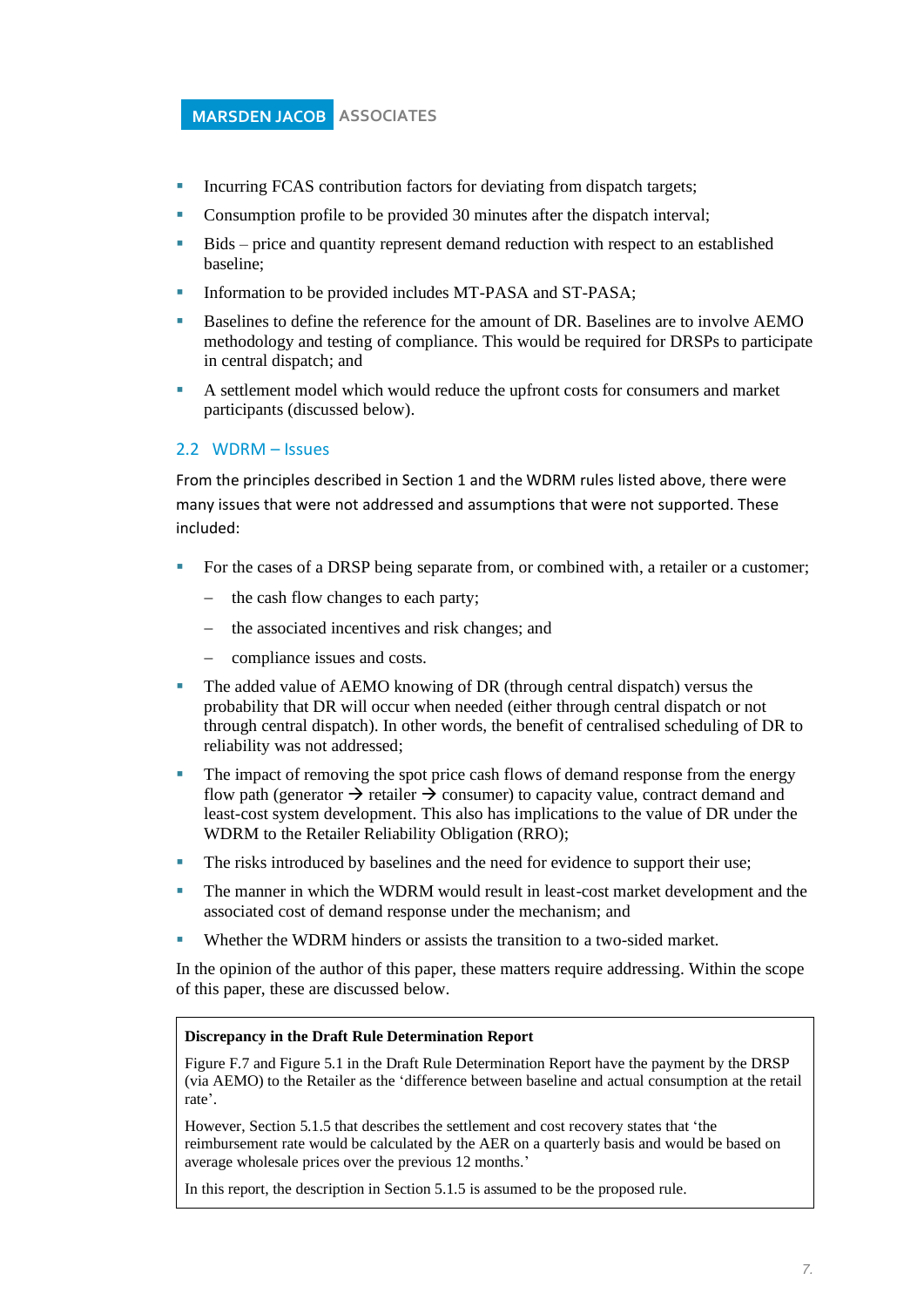### **3 WDRS – Participant Cash Flows**

The NEM is based on a spot market for energy that provides price signals for response on both the supply and demand side, and contract (derivatives) markets to hedge / manage the risks associated with spot price exposure.

The Draft Rule Determination Report presented the financial flows (i.e. cash flows) associated with settlements when a customer undertakes DR (see section 5.1.5 and Figure 5.1).

A clearer picture of the incentives for DR is provided by the **change** in cash flows associated with undertaking DR.

This is shown below for five cases:

- The current arrangements:
- **The WDRM when the retailer, DRSP and customer are different parties;**
- The WDRM when the retailer, DRSP and customer are different parties and the retail contract has spot price passthrough;
- The WDRM when the retailer and the DRSP are the same party; and
- The WDRM when the retailer and the DRSP are different parties.

#### 3.1 Current Arrangements

[Figure 1](#page-10-0) shows the *change* in cash flows (in settlements) when a customer undertakes DR. This refers to reduced energy purchase at the tariff rate and reduced spot prices by the retailer.

When a retailer undertakes an arrangement with a customer for DR, any incentive arrangements to the customers are arrangements that are outside of the AEMO dispatch / settlement process.

*A key feature of this model is that DR reduces the retailer's exposure to high spot prices and is equivalent to capacity (either physical or contractual).*

This demand response model:

- Provides the cash flows (in the intervals of DR) that present the value of DR in those intervals, and that can form the basis of arrangements for DR between the parties; and
- Is consistent with the "two-sided market" arrangements (although not through central dispatch) described in the Draft Rule Determination Report.

<span id="page-10-0"></span>

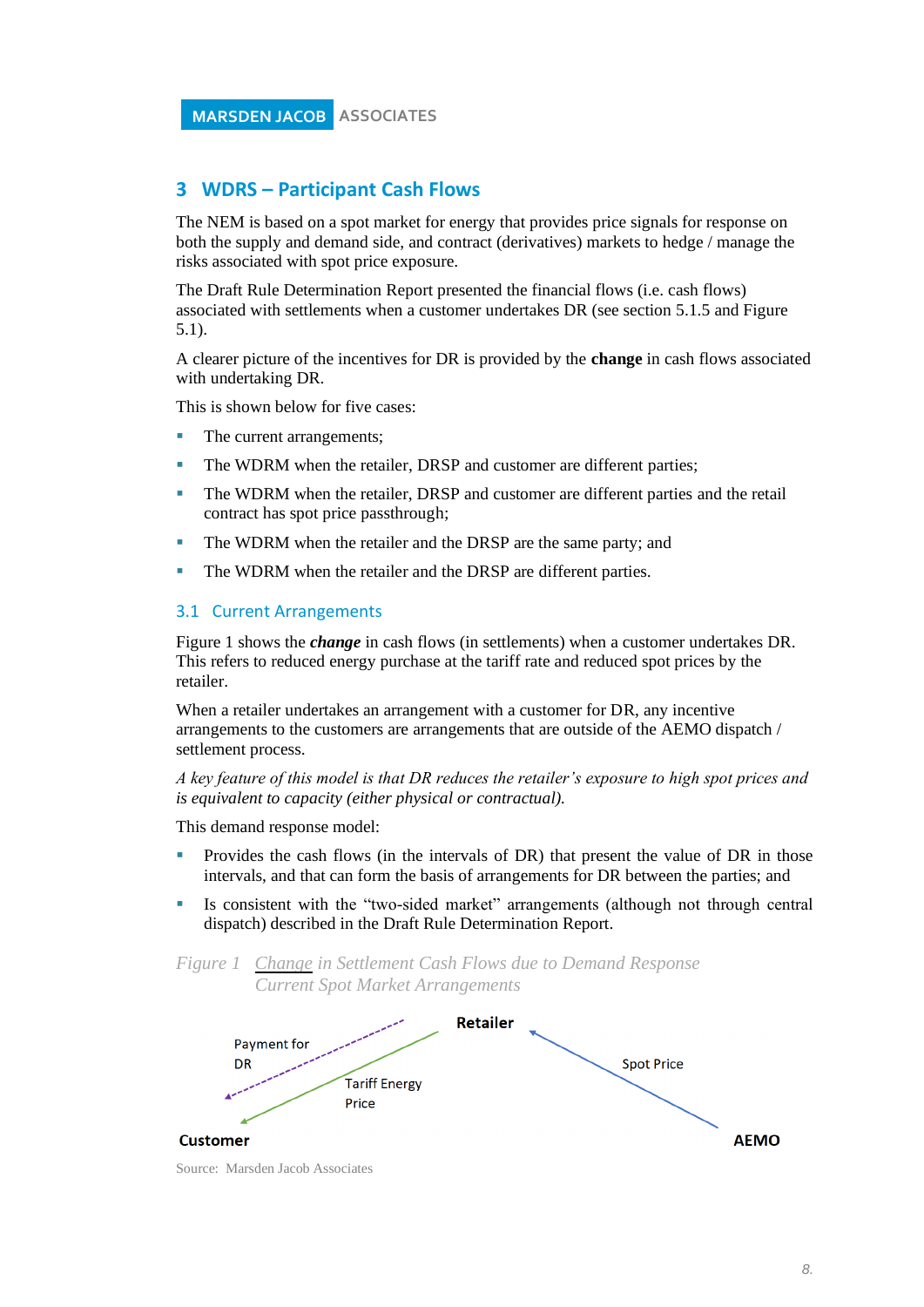The Draft Rule Determination Report states that the perceived lack of DR (which is the prime reason for the WDRM) has been an unwillingness of many retailers to undertake such arrangements.

The obvious question is this: are these cash flows consistent with the long-term two-sided market presented in the Draft Rule Determination Report (leaving aside centralised dispatch)?.

#### 3.2 WDRM - Retail and DRSP are Separate Bodies

<span id="page-11-0"></span>*Figure 2 Change in cash Flows due to Demand Response* 

When a customer undertakes DR, [Figure 2](#page-11-0) shows the **change** in cash flows under the WDRM when the retailer and DRSP are different parties, and the retail contract has the spot price removed.



Source: Marsden Jacob Associates

Comments on the "settlement and cost recovery" description presented in section 5.1.5 are presented below.

#### *Cash flow change – AEMO to DRSP*

'The DRSP would receive a payment from AEMO for the quantity of demand response provided by the customer (i.e. the customer's baseline level of consumption minus its actual consumption) at the spot price'.

#### *Comments*

The level of demand reduced at the prevailing spot price (which may be lower than it would have been without the demand response/reduction) represents the underlying value in the spot market of the demand response.

Any error in the baseline directly impacts the payment to the DRSP.

### *Cash flow change –Retailer to Customer*

Customer payment to the retailer is the product of the agreed price (which may be a fixed tariff price and / or spot price) and the amount of demand response (i.e. baseline less actual).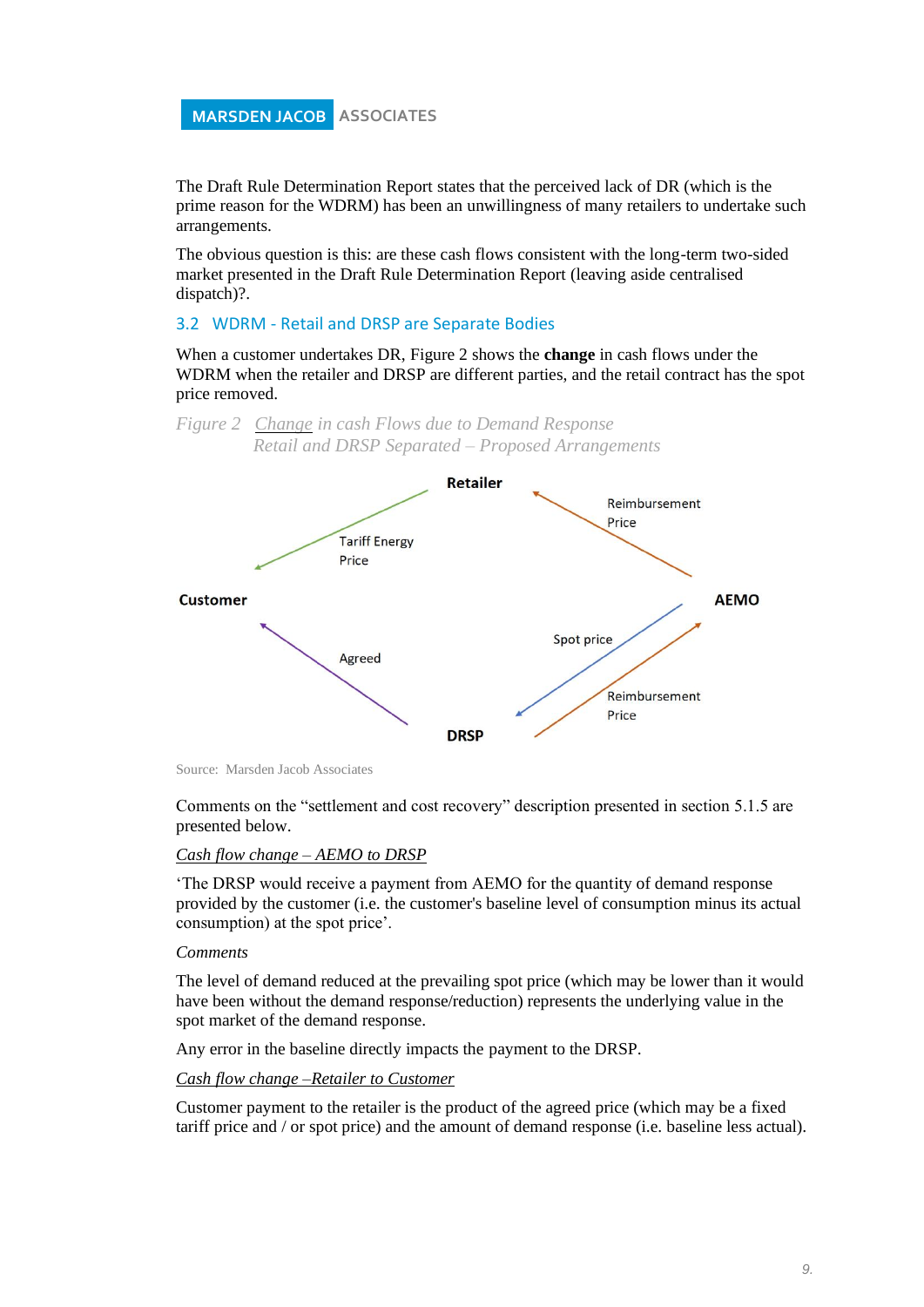#### *Comments*

Both the price and volume are unlikely to reflect the economic quantities, which substantially increases the costs and risks.

The agreed energy price of a fixed tariff<sup>8</sup> or spot price<sup>9</sup> in intervals of DR would be expected to be substantially higher than average spot prices.

Any error in the baseline directly impacts the Retailer.

#### *Cash flow change –DRSP to Customer*

'The DRSP would share a proportion of the reduced spot price payment with the customer in accordance with the terms agreed between those parties.'

#### *Comments*

The basis of this payment is that the customer is not "seeing" the spot price, and this is needed to provide that signal.

As the DRSP would have a business model to capture a proportion of this value, the incentives for the customer to undertake DR would be proportionally reduced.

#### *Cash flow change – DRSP to Retailer (via AEMO)*

For the retailer to recover the cost it incurs in paying for the customer's baseline level of consumption at the spot price, the DRSP pays the retailer (via AEMO) an amount equal to the quantity of DR provided by the customer (i.e. the customer's baseline level of consumption minus its actual consumption), multiplied by a predetermined reimbursement rate. The reimbursement rate would be calculated by the AER on a quarterly basis and would be based on average wholesale prices over the previous 12 months.

#### *Comments*

The suggestion that a "reimbursement rate" based on average wholesale prices over the previous 12 months (understood to be spot prices) would have the retailer recover the costs that it incurs is misleading.

This is because the periods of demand response are at time of high spot prices, and such prices are very much higher than average spot prices.

On the assumption that spot prices at the time of load shedding are at least \$1,000/MWh, a retail would only recover say about 10 per cent of the cost of demand response.

#### 3.3 WDRM - Retail and DRSP are Separate Bodies – Spot Price Passthrough

When a customer undertakes DR, Figure 3 shows the **change** in cash flows under the WDRM when the retailer and DRSP are different parties and the retail contract has spot price passthrough to the customer.

While still small, the amount of demand contracted to retailers with spot price pass-through is increasing. Customers that accept spot exposure may have internal systems to manage this risk through DR. Such contracts may be private.

<sup>8</sup> The energy price in a fixed tariff represents the competitive energy costs, accounting for hedging and prudential costs.

<sup>&</sup>lt;sup>9</sup> If the customer has spot price exposure, then the spot prices at the time of demand response would be expected to be high.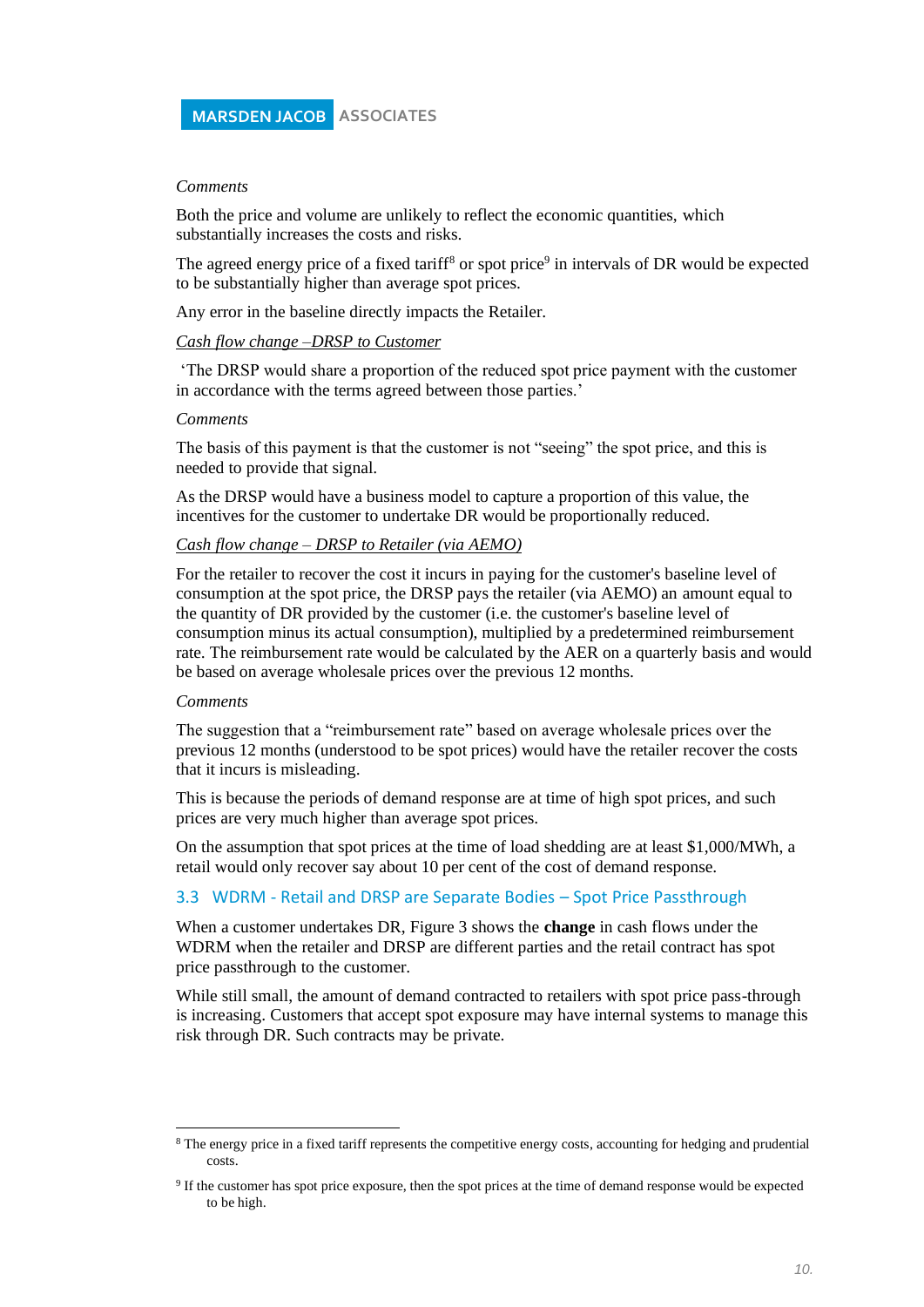Under this arrangement, the retailer does not have sufficient funds to address the reduction in revenues at the spot price received from the customer (the change being a payment to the customer).





If the WDRM allowed a customer to have a relationship with a DRSP for DR without reference to the retailer or the type of contract the customer has with the retailer, then this would present a significant risk to the retailer. Such risk would be reflected in consumer costs. This risk is not addressed in the Draft Rule Determination Report.

*This raises the question as to whether a DRSP can organise DR without resources to the retailer serving that consumer.*

#### 3.4 WDRM - Retail and DRSP Combined

When a customer undertakes DR, [Figure](#page-13-0) 4 shows the **change** in cash flows under the WDRM when the retailer and DRSP are the same party.

<span id="page-13-0"></span>

Source: Marsden Jacob Associates

The payment by the Retailer/DRSP for DR is described in the Draft Rule Determination Report as 'the DRSP would share a proportion of this payment with the customer in accordance with the terms agreed between those parties'. This would be undertaken outside of AEMO settlements, in the same manner as which currently occurs.

*The difference between this and the current arrangements is that the DR would be scheduled.*

Source: Marsden Jacob Associates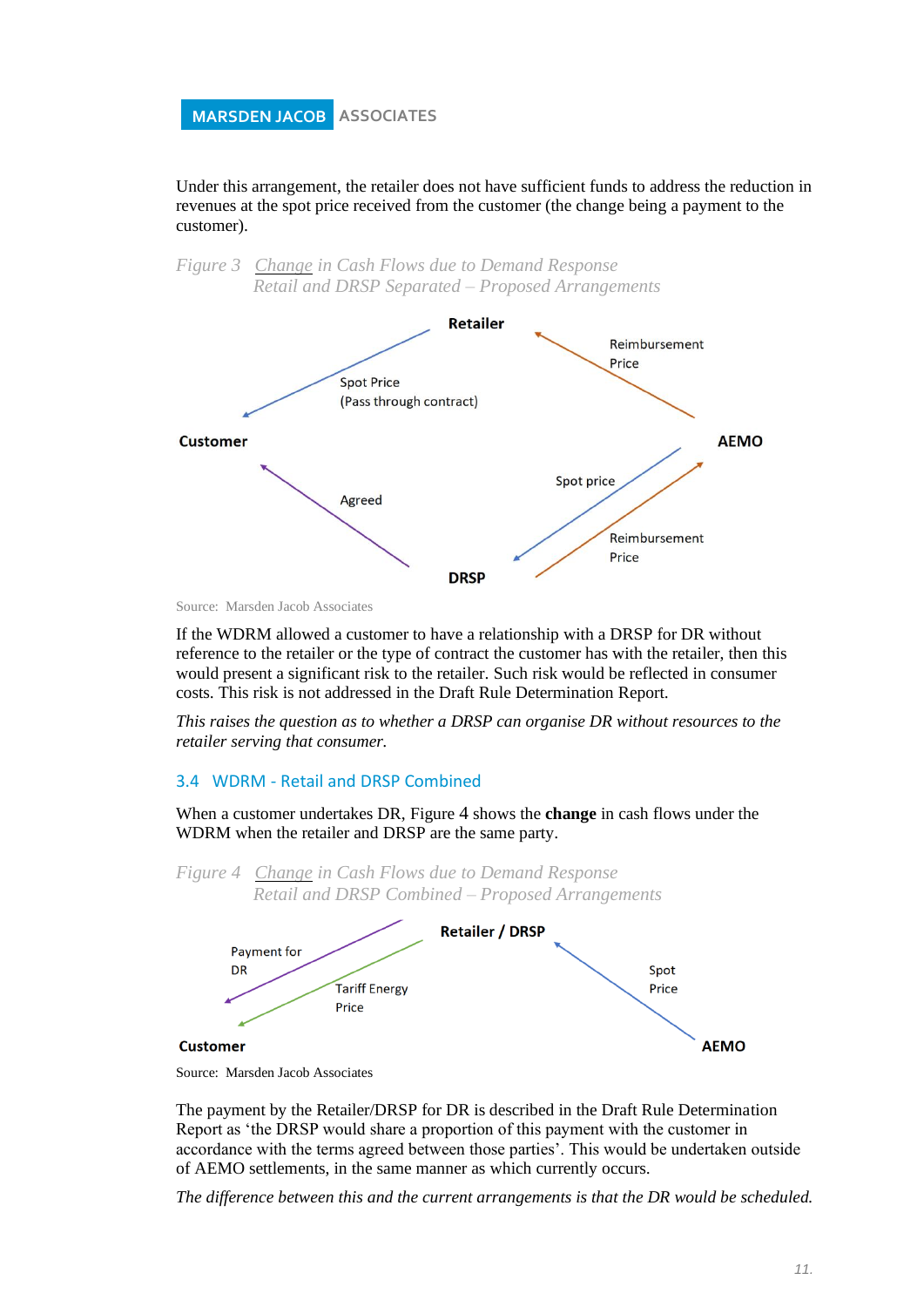A key feature of the WDRM when the retailer and DRSP are the same party is that DR reduces the retailer's exposure to high spot prices and is equivalent to capacity (either physical or contractual).

#### 3.5 WDRM – Customer and DRSP Combined

When a customer undertakes DR, [Figure 5](#page-14-0) shows the *change* in cash flows under the WDRM when the customer is also the DRSP.

For DR, the customer obtains both the reduction in tariff and the cost reduction at the prevailing spot price. A reimbursement payment is required, noting that this would be small compared to the value at the prevailing spot price.

This arrangement has the issue that if the retailer contract has spot price passthrough, then the retailer would not have the revenue to pay for DR that occurred under the WDRM.

<span id="page-14-0"></span>*Figure 5 Change in Cash Flows due to Demand Response Customer and DRSP Combined – Proposed Arrangements* 



Source: Marsden Jacob Associates

### **4 Example - DRSP Cash Flows and associated Risk**

A key reason for the DRSP was to increase DR, by providing players other the FRMP / retailer to promote and arrange DR.

This section presents an example to illustrate the different spot revenues that would be associated with providing DR via the WDRM for the different participant "configurations" presented in the previous section. This is followed by a review of the observed risks from the example.

#### 4.1 Example

The example considers only the **change** in revenues to the customer, retailer and DRSP for the following set of assumptions:

- Tariff energy component. Two cases considered:
	- − \$150/MWh;
	- − Retail contract is 100% spot price passthrough;
- Demand response: 1 MWh;
- Spot price during demand response: \$1,000/MWh;
- Average spot price for the previous year: \$100/MWh; and
- WDRM customer share of demand response savings paid by the DRSP: 50%.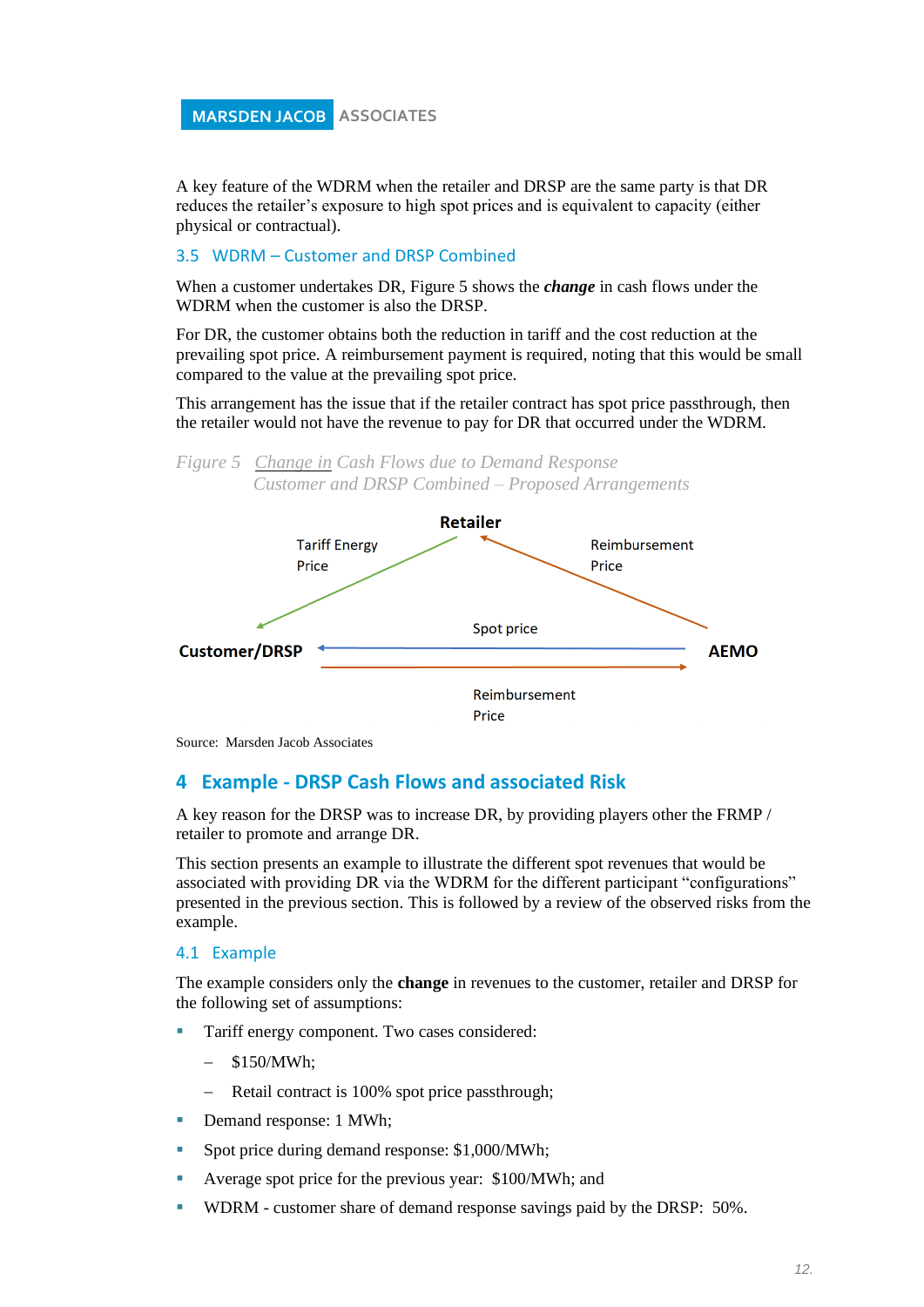This is presented for the cases of:

- A. Current arrangements with fixed tariff price. Assumes that the retail pays the customer the same as in the WDRM arrangements;
- B. Current arrangements with spot price pass-through;
- C. Customer, retailer, and DRSP are separate parties. The retail contract is a fixed price tariff type contract;
- D. Customer, retailer, and DRSP are separate parties. The retail contract has 100% spot price passthrough;
- E. Retailer and DRSP are combined; and
- F. Customer and DRSP are combined.

The results of this example are shown in [Table 1.](#page-15-0)

<span id="page-15-0"></span>*Table 1 Example Described Above: Spot market Net Revenues of Parties (\$)*

| Case         |                                                                  | <b>Customer</b> | <b>Retailer</b> | <b>DRSP</b> | <b>Retailer/DRSP</b><br><b>Combined</b> | <b>Customer/DR</b><br><b>SP Combined</b> |
|--------------|------------------------------------------------------------------|-----------------|-----------------|-------------|-----------------------------------------|------------------------------------------|
| A            | Current arrangements - Fixed<br><b>Price Retail Contract</b>     | \$650           | \$350           |             |                                         |                                          |
| B            | Current arrangements - Spot<br>Price Passthrough Retail Contract | \$1,000         | \$0             |             |                                         |                                          |
| $\mathsf{C}$ | WDRM - All separate - Fixed<br><b>Price Retail Contract</b>      | \$650           | $-$ \$50        | \$400       |                                         |                                          |
| D            | WDRM - All separate - Spot Price<br>Passthrough Retail Contract  | \$1,500         | $-$ \$900       | \$400       |                                         |                                          |
| E            | WDRM - Retailer/DRSP combined                                    | \$650           |                 |             | \$350                                   |                                          |
| F            | WDRM - Customer/DRSP<br>combined                                 |                 | -\$50           |             |                                         | \$1,050                                  |

Source: Marsden Jacob Associates

#### 4.2 Participant Incentives and Risks

The example above illustrates the following:

- **•** The correct economic signal is significantly higher than in all cases, except under the WDRM that has all parties separate, and the retail contract has spot price passthrough (Case D) (in which case the signal is significantly higher);
- Current arrangements (Case A) and the WDRM with the retailer and DRSP combined (Case E) have outcomes that are the same based on payments to the customer being the same. The difference may be scheduling (noting the current arrangements provide for demand to be dispatched by AEMO);
- **•** The retailer's position is significantly reduced under the WDRM. This is because most of the value comes from the reduction in spot market purchases;
- With the DRSP as separate party to the retailer, the retailer loses money. The prime reason for this is the separation of retail payments from spot price purchases;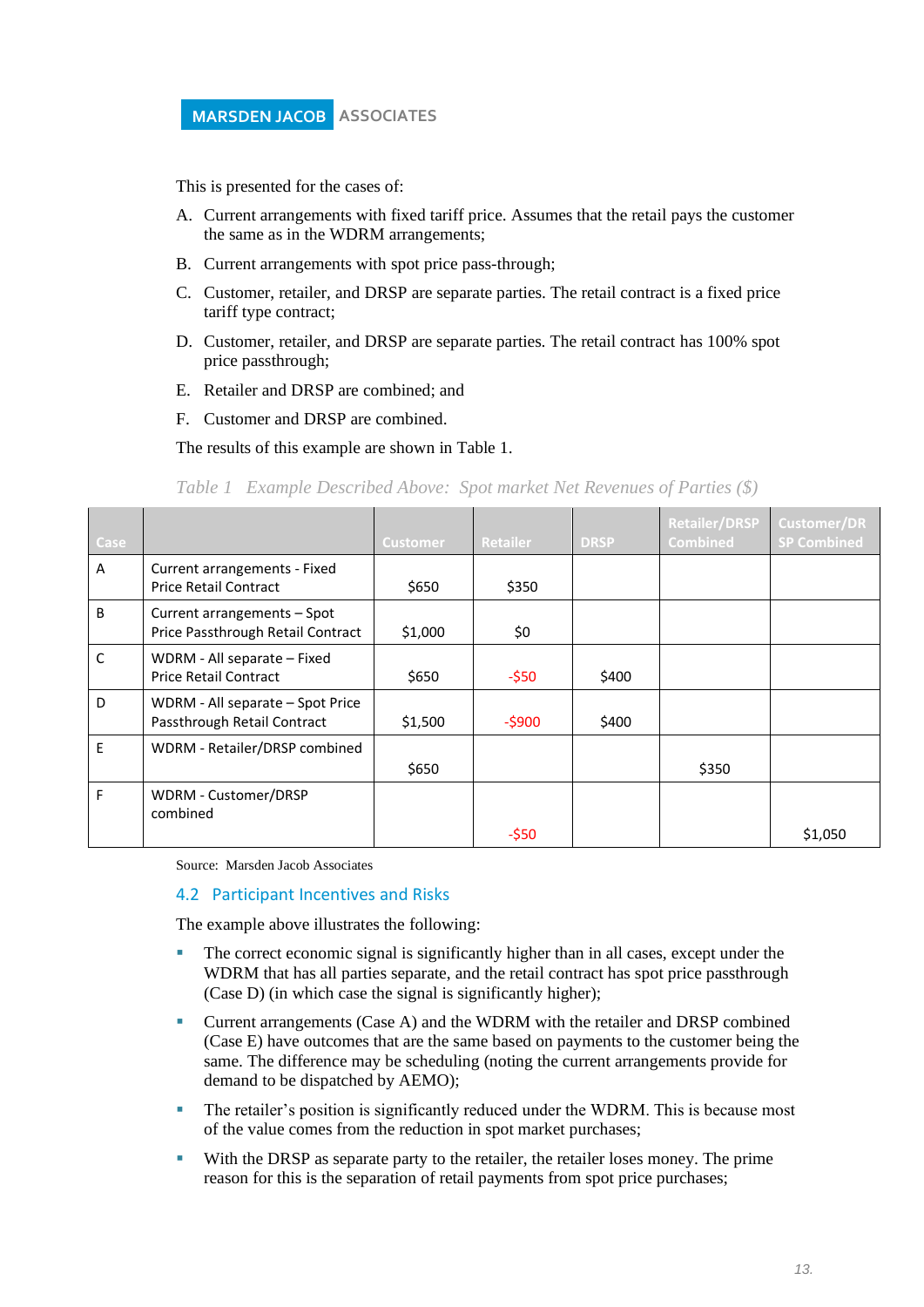- **•** The retailer has high risk to a third-party DRSP arranging DR with a customer that has a spot price passthrough contract with a retailer. There are no clauses that this is not allowed; and
- A customer has large incentives to undertake to role of the DRSP. This is because the customer would then receive both the reduction in tariff energy costs and the spot purchase savings.

The outworking of the above are as follows:

- To be competitive with the customer / DRSP combined case, the retailer would need to provide the customer with 90 per cent of the spot purchase savings. However, the retailer's position is unchanged;
- For the customer to undertake the DRSP role, the benefits must be balanced by the compliance costs involved. As the customer does well in all of these cases, the customer / DRSP combined case may not be favoured;
- **•** The key competitor to a third-party DRSP would be the retailer undertaking this role. Small retailers may not have the capability to do this; and
- However, a DRSP would be expected to be able to "outbid" a combined retailer/DRSP as the DRSP:
	- − would not be incumbered by having the reduction in tariff being higher than the reimbursement payment; and
	- − may be better placed to undertake the information requirements of the WDRM as this would be its score business.

*In summary, the example illustrates that severing the spot prices signal as currently exists for DR presents a complex dynamic and introduces substantial risks to the retailer. This is usually a recipe for increased retail costs.*

### **5 Contracting – Retailers, DRSPs and the Reliability Obligation**

#### 5.1 DRSP and Retailer Risks

A principle of the WDRM is that DRSPs be treated, to the extent possible, the same as generators. This is reflected in the compliance requirements including information provision and central dispatch obligations.

DRSPs have no inherent risk. They are similar to an uncontracted generator. This is different than a retailer which, with DR, would have an obligation to purchase the baseline level of demand in the spot market $10$ .

The rules that allow a DRSP not to bid in all dispatch intervals also reduces risk.

*This lower level of inherent risk that a DRSP has compared to a retailer could result in a lower level of DR use than would otherwise be the case.*

#### 5.2 Contracts signalling Capacity Needs

A key dynamic of the NEM (and similar electricity markets) is that the signals for new development (such as peaking generation) come from its customers, and in particular, the retailers. Such signals are associated with:

 $10$  This introduces risk and the consequent risk management actions undertaken by retailers (such as contracting, tariff arrangements, DR arrangements);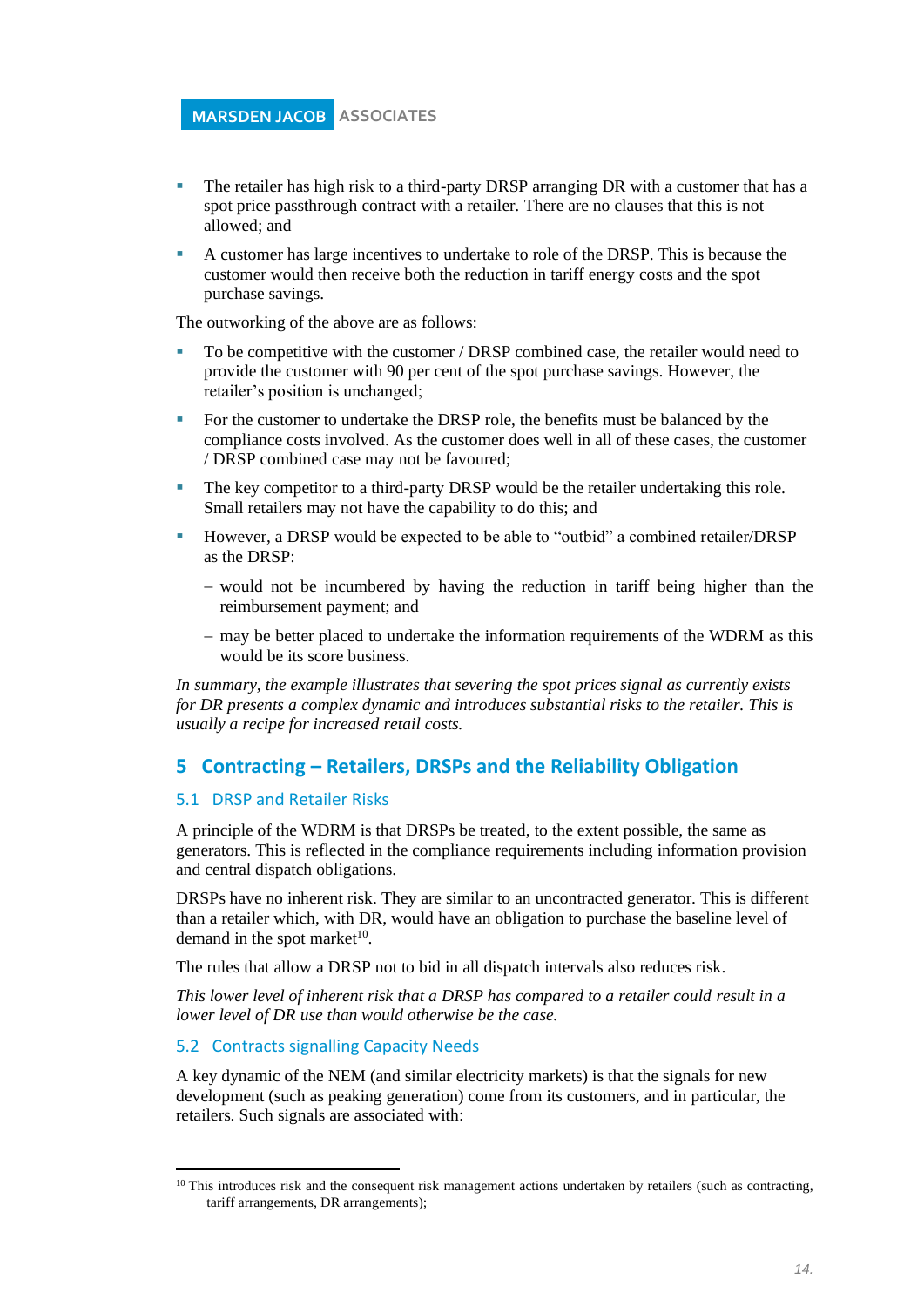- Contract purchases (commonly swap for energy and caps for uncertain demand peaks); and
- Vertical integration (retailers developing their own generation).

New generators can be developed on spot revenues alone, but this is not common and mostly new generators are supported by offtake / hedging contacts.

The prime signal for new generation, including new peaking generators, is spot price purchase risk by retailers.

*Under the WDRM with the DRSP as a separate party to retailers, there is no recognition of the capacity provided by DR to retailers. This would act to limit long-term market benefits with the result that consumer prices would be higher.*

This is because the capacity provided by DR does not result in a reduction of the spot price risk to retailers. This means that the contracting requirements of retailers are unchanged despite the demand level being less (by the level of DR).

This was recognised in the Draft Rule Determination  $Report<sup>11</sup>$  which states:

'This means that the retailer's exposure in the wholesale market should be approximately unchanged following the implementation of a wholesale demand response mechanism, regardless of whether or not their customer is participating in the mechanism.'

This would be changed if the retailer was also the DRSP.

#### 5.3 Sale of Contracts from DRSPs

Like generators, DRSPs could sell peaking contracts for the purpose of obtaining additional revenue. If this was done, such contracts could be sold to retailers, providing a signal to reduced need for new peaking plant.

However, the firmness of the capacity associated with the spot price revenues that a DRSP would obtain from DR would be expected to be low. This would reflect the option to not submit bids and the uncertainty in volume introduced by baselines.

Given the nature of DR, it would be expected that these would not be equivalent to firm cap contract but may have conditions such as a period of notice, maximum duration, and an option for the DRSP to declare a reduced quantity of capacity support. Such contracts would not be liquid and may have the most value to the retailer that supplies the consumer that would provide the DR.

### *5*.4 Retailer Reliability Obligation (RRO)

The section titled "Retailer Reliability Obligation" of Draft Rule Determination Report (page 188) states that:

- 'The intent of the RRO rules is to require retailers to enter into hedging contracts to cover their expected consumption 12 months in advance'
- **•** 'Under the demand response mechanism, retailers will have no foresight of whether their customers may be dispatched for wholesale demand response over this period'
- Commission considers that the current rule appropriately provides that the baseline level of consumption for any customers that were dispatched for wholesale demand response will be used for the purposes of determining retailers' compliance obligations'

<sup>&</sup>lt;sup>11</sup> Section F.5.3 "Retailer hedging"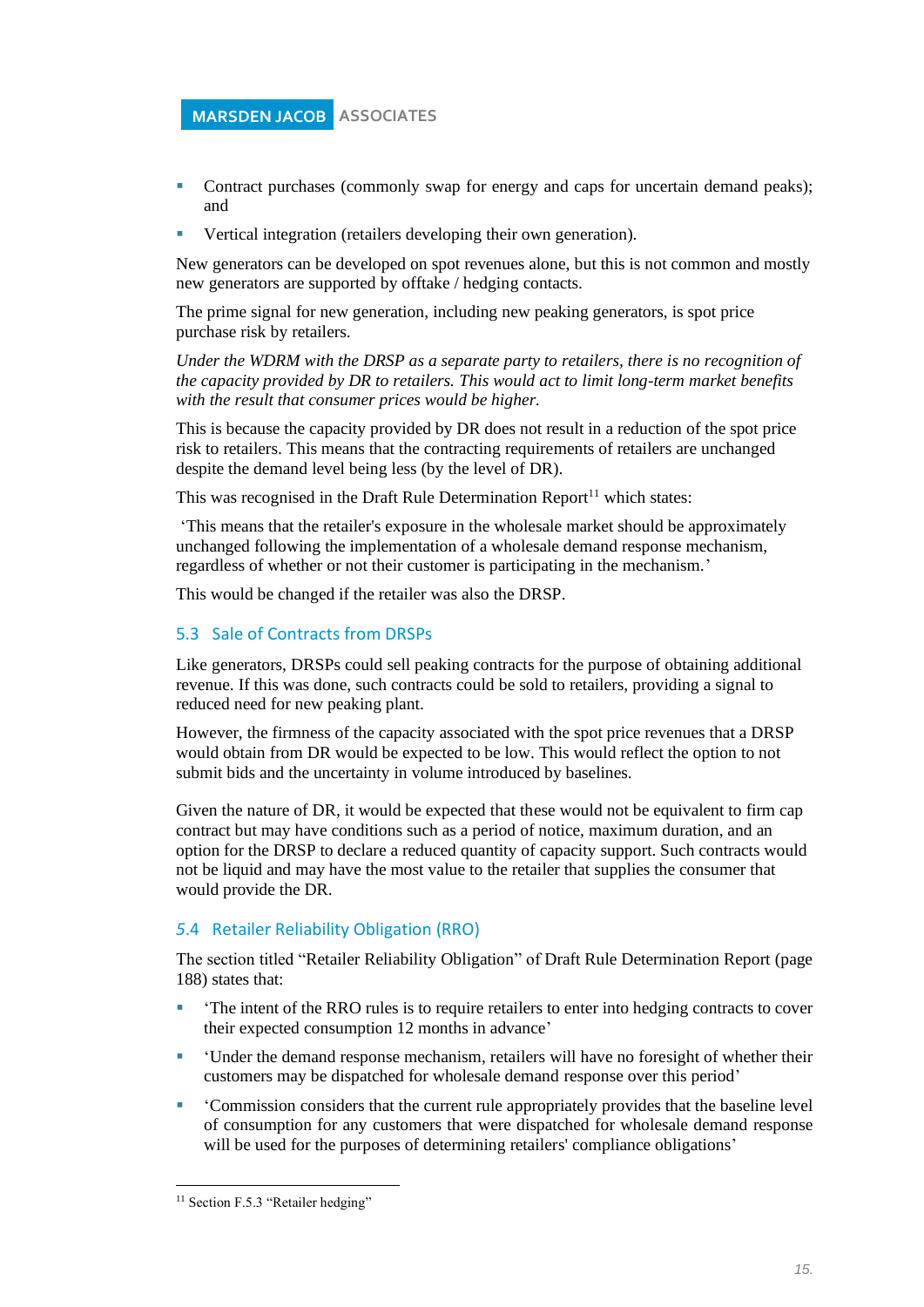▪ 'the contract between the DRSP and the customer may count as a qualifying contract where the DRSP and the retailer are the same entity.'

*Based on the above, there appears to be a serious disconnect between the dynamics and signals of the contract market and the qualifying of capacity for the RRO.* 

Under an outlook of increased DR, this would have the potential to introduce reliability risks to the NEM. The reason for this is that the DR, external to a retailer, would have less firmness.

### **6 Baselines and Gaming**

The Draft Rule Determination Report<sup>12</sup> presents a description of baselines. This was in terms of four approaches<sup>13</sup>, the attributes that define good baselines<sup>14</sup>, and concluded by saying that:

'Determining good baseline methodologies and good baselines is challenging, although it may become easier over time as technology evolves and new approaches are developed.'

The approach presented<sup>15</sup> was through a process that involved central determination of baselines, compliance testing, baseline change process, classes of loads, baseline methodology metrics, AEMO reporting on accuracy and potential manipulation.

However, no analysis or evidence was provided regarding the type and variation in error that would be expected.

Given the central role of baselines in the WDRM, the risks associated with baselines is unknown. With the best intentions of all parties, the risks include:

- Reducing the amount of DR that is currently evolving in the NEM; and
- Accuracy of demand projection in 5-minute pricing and dispatch.

The Draft Rule Determination Report does mention gaming. Given the complexity of downstream operations associated with parties providing DR (as commented by Flow Power), it would potentially be very difficult to distinguish gaming from normal variations in operations. This could make parties wary of undertaking normal operational changes for fear of this being misunderstood.

*It would be expected that additional work would be required to address the sizeable risk associated with baselines before any decision, draft or otherwise, was made in relation to their use.*

### **7 Centralised v Distributed Evolution**

The Draft Rule Determination Report has the position that centrally scheduled DR has more value than DR arranged between parties without the involvement of AEMO. The reasons given for this were knowledge and certainty of such DR (i.e. capacity) by AEMO.

Executive summary paragraph 27 states that 'without scheduling, the reliability benefits associated with the mechanism would be reduced.' The paper provides no evidence to support this.

<sup>&</sup>lt;sup>12</sup> See Chapter E of the Draft Rule Determination Report.

<sup>&</sup>lt;sup>13</sup> Centralised / decentralised setting of baselines and centralised / decentralised settling of baselines.

<sup>&</sup>lt;sup>14</sup> Accurate under a range of conditions, does not display consistent error or bias, not susceptible to manipulation, adaptable to changes in consumer characteristics.

<sup>&</sup>lt;sup>15</sup> See Section Appendix E.5 of the Draft Rule Determination Report.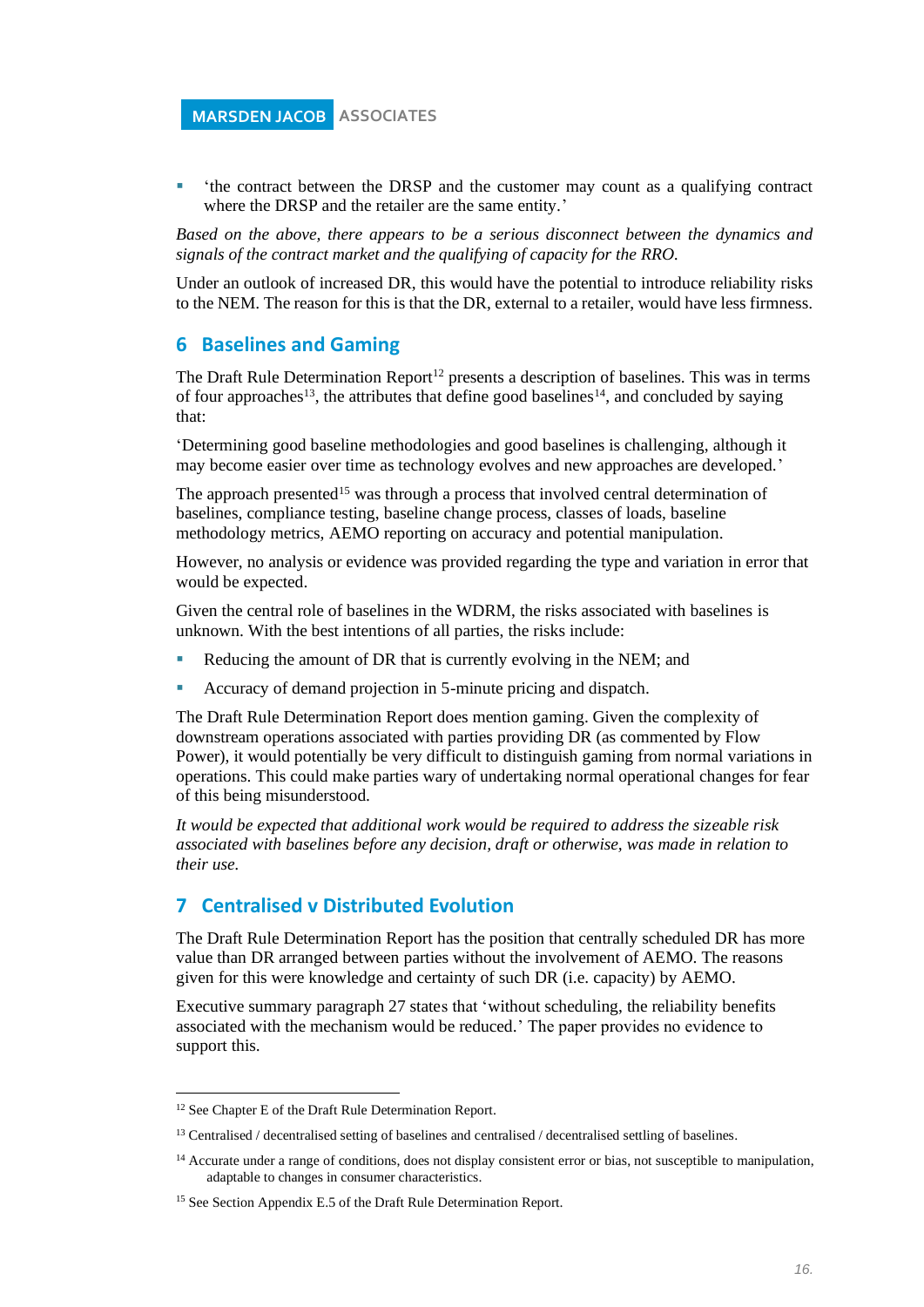The basis of the NEM as an energy-only market was to have very sharp signals at the time that a response was required. The NEM has demonstrated that the generation side has responded to spot price signals and now the demand side is starting to respond to spot price signals. The latter is evidenced by the submissions of retailers that are putting such arrangements in place.

A key issue from a reliability perspective is not the certainty of response provided to AEMO through centralised scheduling, but the level of certainty that it does occur regardless of whether this is centralised or non-centralised operation.

*The Draft Rule Determination Report does not recognise that the close equivalence of capacity for reliability is based on its certainty of being there, not whether it is centralised (i.e. known by AEMO the next trading period).* 

This leads to the issue of the assumed economic advantages of central scheduling / control over non-centralised / distributed operation. The trend is for an increasing amount of distributed response, particularly from batteries and retail demand response.

The position of the Draft Rule Determination Report in relation to the need / value of centralised scheduling could be interpreted as a mistrust of the ability of the market to respond, which does not recognise that the trend is towards decentralised markets.

*Given the value ascribed to the centralised dispatch of DR in formulating the WDRM, the basis of this value needs to be demonstrated.* 

### **8 WDRM - Benefits and Risk**

The Draft Rule Determination Report presented the WDRM and concluded that this mechanism provided the best balance of potential solutions. It was a 'more preferable draft electricity rule<sup>16</sup>'.

This paper:

- Supports the position that the development of DR and the growth of a two-sided market is most important to the least-cost transition of the NEM; and
- Reviewed the Draft Rule Determination Report and identified matters that, in the opinion of the author, needed additional explanation and support.

The sections below illustrate the complexity of the issues, the risk of outcomes that are counter to what is intended, and issues / risks that are presented by the proposed WDRM.

#### 8.1 Potential for perverse outcomes

The risk of perverse outcomes is illustrated by the dynamics of the proposed WDRM that redirects spot price signals to a party that has different incentives than parties that supply energy to consumers:

- **•** The WDRM provides for  $3<sup>rd</sup>$  parties (i.e. DRSPs) to arrange DR with the customer of a retailer. This is possibly when the FRMP /retailer has not been incentivised to do so through the WDRM. There is a question of whether a customer could operate both via a retail contract with spot price passthrough and the WDRM.
- The arrangements have DRSP with obligations and services that are similar to that of a generator, and a risk profile similar to an uncontracted generator. This is lower than for retailers that have customers with a potential relationship with DRSPs.

<sup>16</sup> See section 4.4 of the WEMC Draft Rule Report.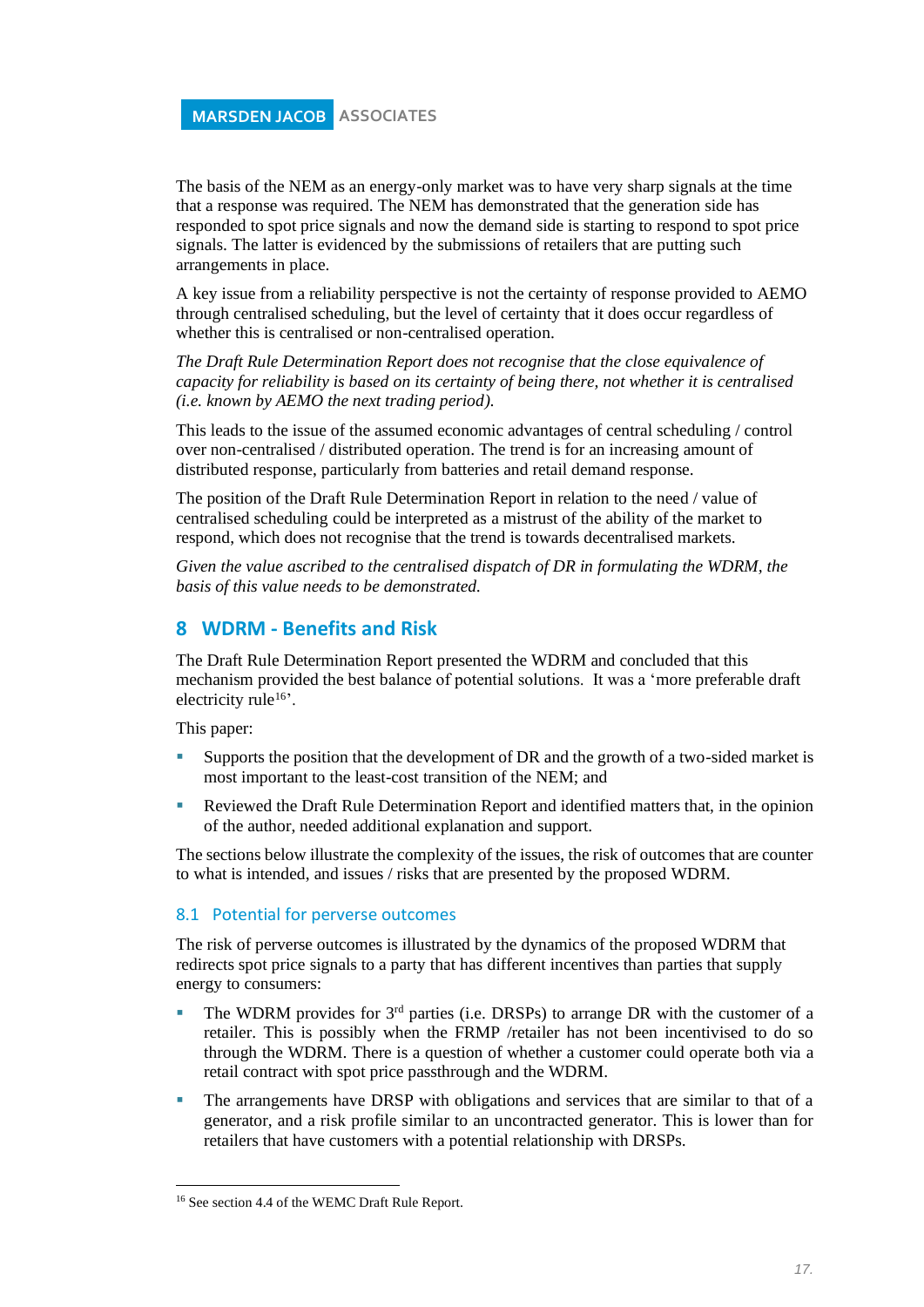- The reimbursement provided under the WDRM to retailers, associated with DR not reducing spot purchase obligations, has retailers under-recovering costs associated with third-party DRSP. This could place it at a disadvantage compared to third-party DRSP suppliers.
- Third-party DRSPs are unlikely to be able to sell peaking (i.e. cap) contracts based on the WDRM arrangements. This would be due to the lack of firmness provided by DR. The lack of firmness would reflect the uncertainty of baselines and the ability of the customer to respond in any interval. It may be that a DRSP that has many relationships to consumers may be able to sell / provide some level of firm capacity.
- **•** The likely result of this is that third-party DRSPs obtain the spot price revenue reductions from DR but cannot use this to support the capacity required by retailers.
- This would result in the need for additional capacity that would not have been needed otherwise, a reduction in the value of DR, and the perverse outcome of a reduced level of DR.
- The above could have flow-on impacts to spot prices.
- The dynamic could also impact the transition to a two-sided market, through a reduction in incentives in the demand side.

#### 8.2 Summary of Benefits and Risks

From this review, Table 2 presents a list of the benefits and risks and the assessment of their treatment in the Draft Rule Determination Report.

*This assessment indicates that the case that the WDRM as a more preferable draft electricity rule has not been sufficiently demonstrated.*

| Table 2 Assessment of WDRM Ascribed Benefits |  |  |
|----------------------------------------------|--|--|
|                                              |  |  |

| <b>Issue</b>                                                                                   | <b>Assessment</b>                                                                                                                                         |
|------------------------------------------------------------------------------------------------|-----------------------------------------------------------------------------------------------------------------------------------------------------------|
| Greater demand-side transparency                                                               | Yes. But limited to DR that is scheduled.                                                                                                                 |
|                                                                                                | Given that centralised DR does not need to bid each<br>trading interval, transparency also includes the actual<br>DR that occurs. This could be reported. |
| Assist with reliability                                                                        | Not demonstrated that USE would be reduced through<br>centralised versus decentralised (current)<br>arrangements.                                         |
| DR incentives                                                                                  | Not proven that the WDRM as presented would<br>invoke a higher level of DR. There are submissions<br>that suggest the contrary.                           |
| Consumer choice in relation to DR                                                              | Yes. But not demonstrated that the arrangements are<br>economically efficient or that retailer prices may be<br>increased by third-party cashflows.       |
| Better facilitate automated demand response that can<br>follow dispatch instructions from AEMO | Yes. The increased amount has not been<br>demonstrated.                                                                                                   |
| Allow aggregators to value stack different types of<br>demand response                         | Value associated with this is not explained.                                                                                                              |